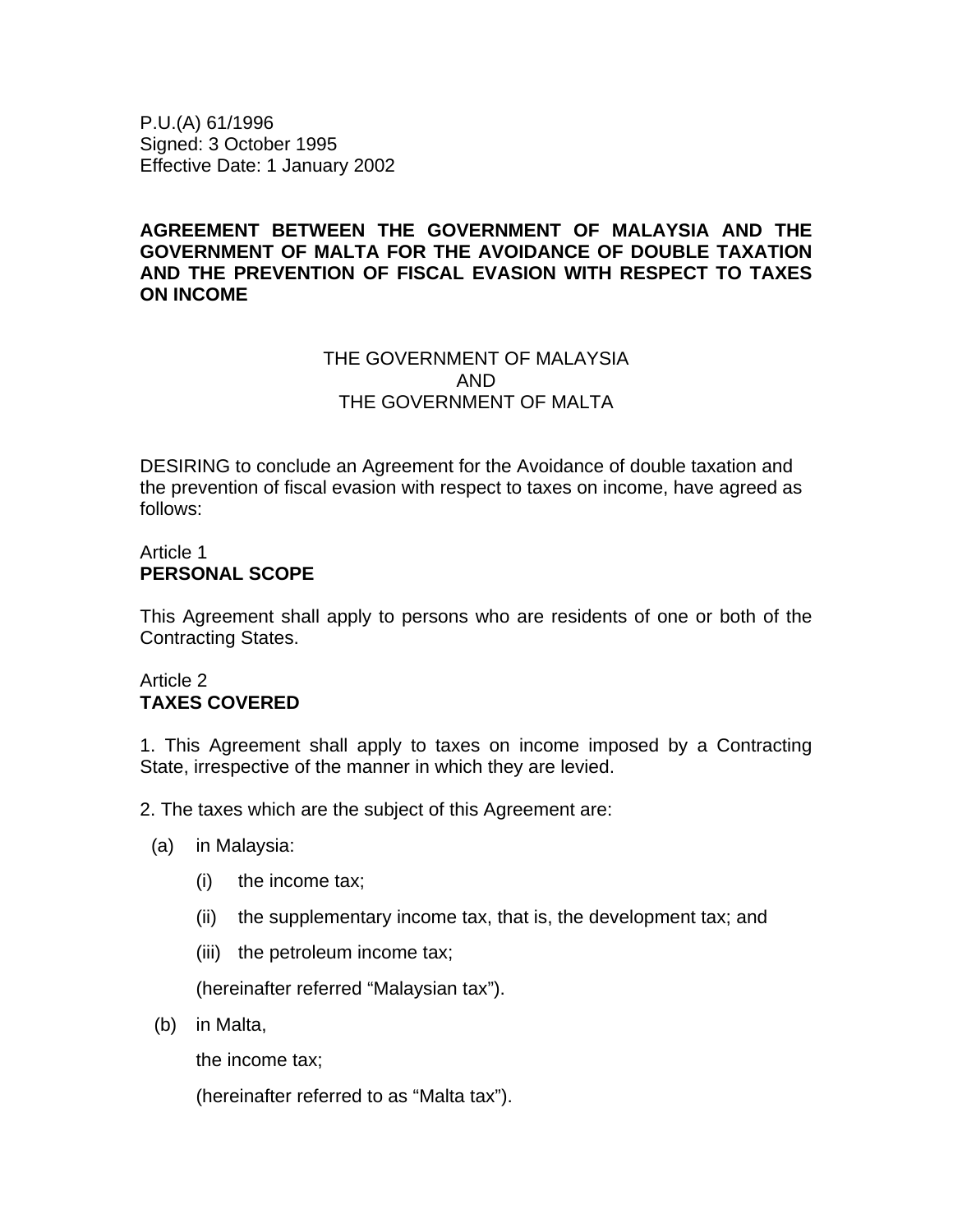3. Notwithstanding the other provisions of this Article this Agreement shall not apply to tax paid or payable in Malta at the rate provided for in subsection (13) of section 56 of the Income Tax Act (Cap. 123).

4. The Agreement shall also apply to any identical or substantially similar taxes on income which are imposed after the date of signature of this Agreement in addition to, or in place of, the existing taxes. The competent authorities of the Contracting State shall notify each other of important changes which have been made in their respective taxation laws.

# Article 3 **GENERAL DEFINITIONS**

- 1. In this Agreement, unless the context otherwise requires:
	- (a) the term "Malaysia" means the territories of the Federation of Malaysia, the territorial waters of Malaysia and the sea-bed and subsoil of the territorial waters, and includes any area extending beyond the limits of the territorial waters of Malaysia, and the sea-bed and subsoil of any such area, which has been or may hereafter be designated under the laws of Malaysia and in accordance with international law as an area over which Malaysia has sovereign rights for the purposes of exploring and exploiting the natural resources, whether living or non-living;
	- (b) the term "Malta" when used in a geographical sense, means the Island of Malta, the Island of Gozo and the other islands of the Maltese archipelago, including the territorial waters thereof, and any area outside the territorial sea of Malta which, in accordance with international law, has been or may hereafter be designated, under the law of Malta concerning the Continental Shelf, as an area within which the rights of Malta with respect to the sea-bed and sub-soil and their natural resources may be exercised; (c) the terms "a Contracting State" and "the other Contracting State" mean Malaysia or Malta as the context requires;
	- (d) the term "person" includes an individual, a company and any other body of persons, which is treated as a person for tax purposes;
	- (e) the term "company" means any body corporate or any entity which is treated as a body corporate for tax purposes;
	- (f) the terms "enterprise of a Contracting State" and "enterprise of the other Contracting State" mean respectively an enterprise carried on by a resident of a Contracting State and an enterprise carried on by a resident of the other Contracting State;
	- (g) the term "tax" means Malaysian tax or Malta tax, as the context requires;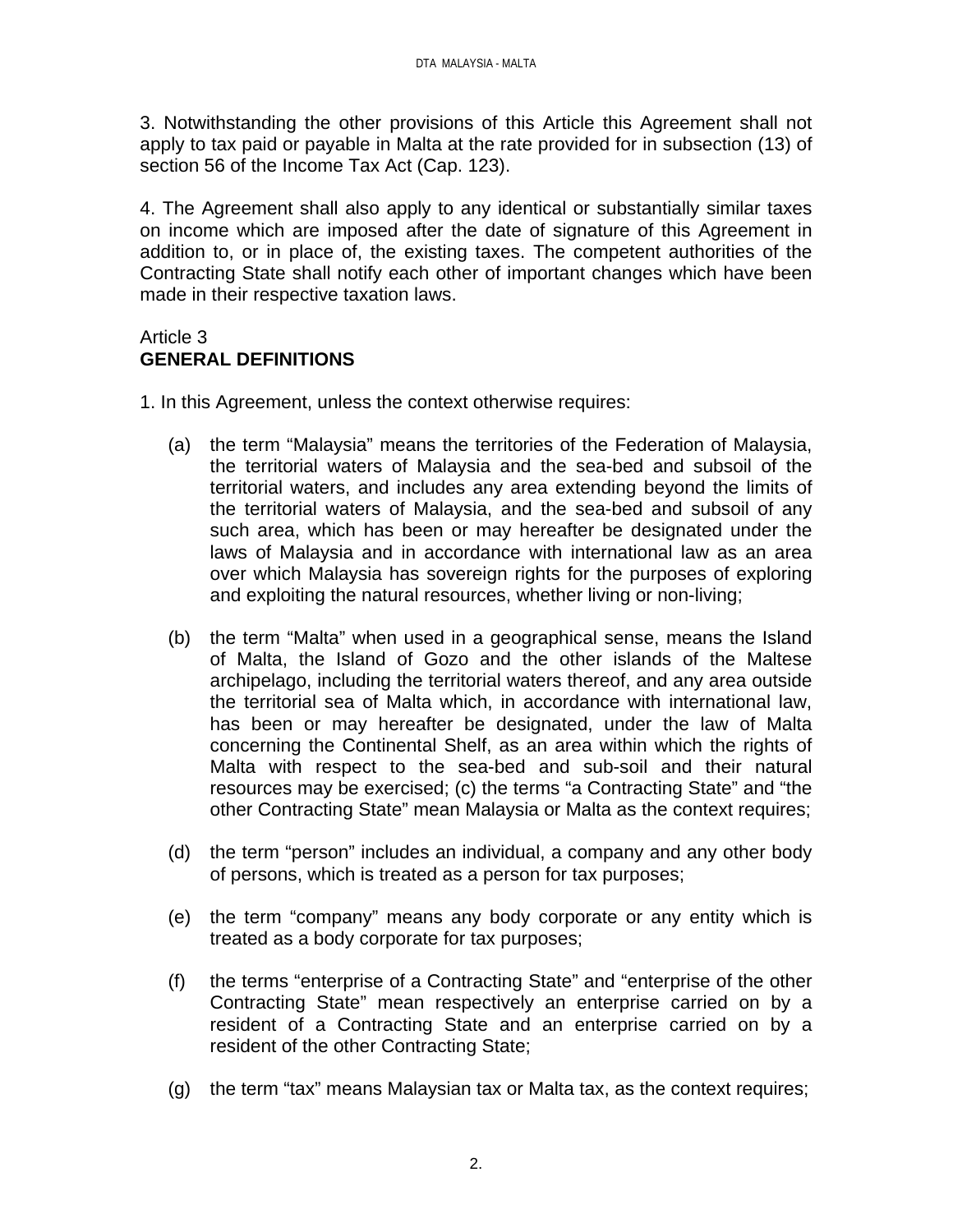- (h) the term "national" means:
	- (i) any individual possessing the citizenship of a Contracting State;
	- (ii) any legal person, partnership, association and any other entity deriving its status as such from the laws in force in a Contracting State;
- (i) the term "international traffic" means any transport by a ship or aircraft operated by an enterprise of a Contracting State, except when the ship or aircraft is operated solely between places in the other Contracting State;
- (j) the term "competent authority" means:
	- (i) in the case of Malaysia, the Minister of Finance or his authorised representative; and
	- (ii) in the case of Malta, the Minister responsible for finance or his authorised representative.

2. In the application of this Agreement by a Contracting State, any term to defined therein shall, unless the context otherwise requires, have the meaning which it has under the laws of that State concerning the taxes to which this Agreement applies.

#### Article 4 **RESIDENT**

1. For the purposes of this Agreement, the term "resident of a Contracting State" means:

- (a) in the case of Malaysia, a person who is resident in Malaysia for the purposes of Malaysian tax; and
- (b) in the case of Malta, a person who is resident in Malta for the purposes of Malta tax

2. Where by reason of the provisions of paragraph 1 an individual is a resident of both Contracting States, then his status shall be determined in accordance with the following rules:

(a) he shall be deemed to be a resident solely of the State in which he has a permanent home available to him. If he has a permanent home available to him in both States, he shall be deemed to be a resident of the State with which his personal and economic relations are closer (centre of vital interests);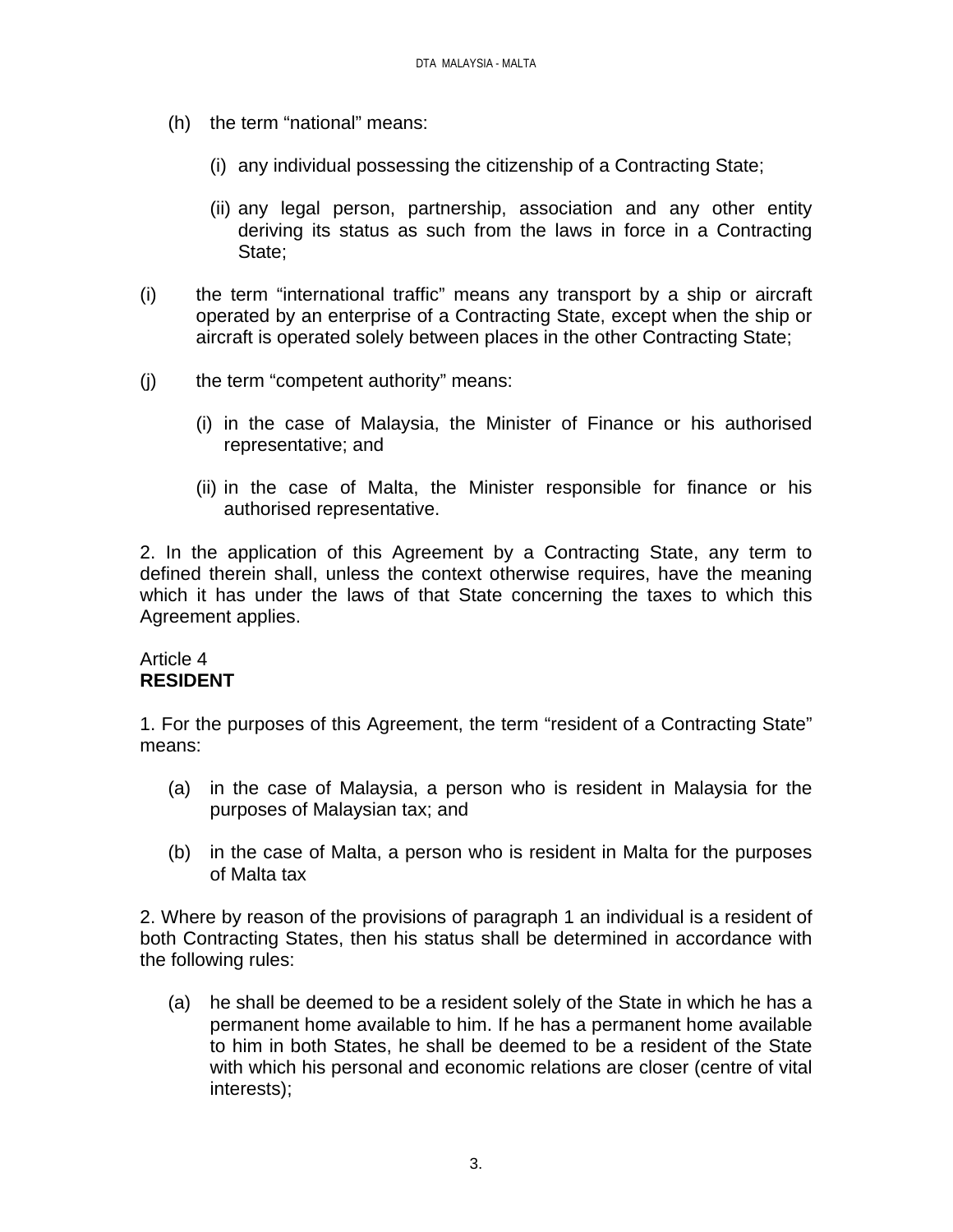- (b) if the State in which he has his centre of vital interests cannot be determined, or if he has not a permanent home available to him in either State, he shall be deemed to be a resident of the State in which he has an habitual abode;
- (c) if he has an habitual abode in both States or in neither of them, he shall be deemed to be a resident solely of the State of which he is a national;
- (d) if he is a national of both States or of neither of them, the competent authorities of the Contracting States shall settle the question by mutual agreement.

3. Where by reason of the provisions of paragraph 1, a person other than an individual is a resident of both Contracting States, then it shall be deemed to be a resident solely of the State in which its place of effective management is situated.

## Article 5 **PERMANENT ESTABLISHMENT**

1. For the purposes of this Agreement, the term "permanent establishment" means a fixed place of business through which the business of an enterprise is wholly or partly carried on.

2. The term "permanent establishment" shall includes especially:

- (a) a place of management;
- (b) a branch;
- (c) an office;
- (d) a factory;
- (e) a workshop;
- (f) a mine, an oil or gas well (including an offshore drilling site), a quarry or any other place of extraction of natural resources, including timber or other forest produce;
- (g) a farm or plantation;
- (h) a building site or construction, installation or assembly project which exists for more than 12 months.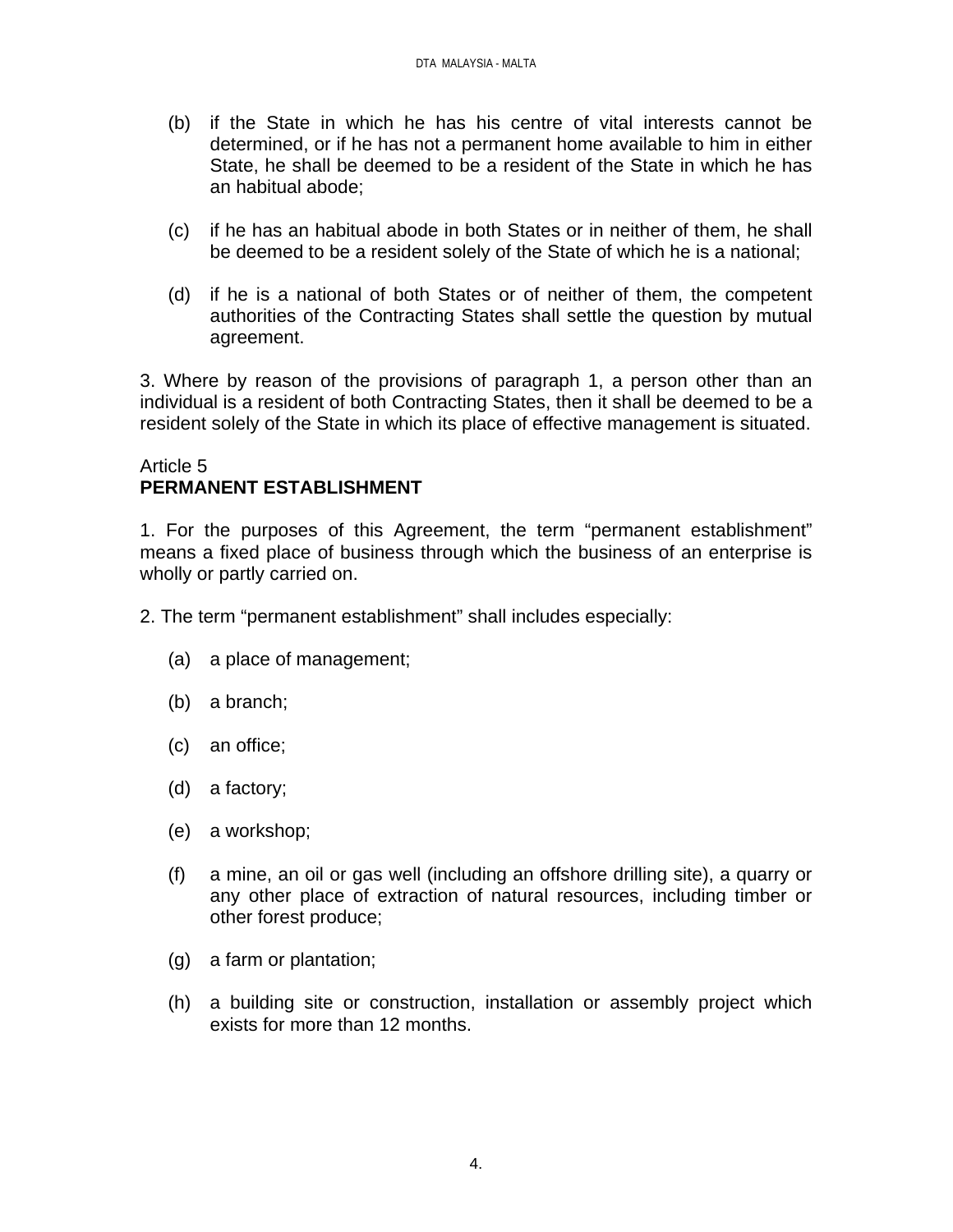3. Notwithstanding the preceding provisions of this Article, the term "permanent establishment" shall be deemed not to include:

- (a) the use of facilities solely for the purpose of storage, display or delivery of goods or merchandise belonging to the enterprise;
- (b) the maintenance of a stock of goods or merchandise belonging to the enterprise solely for the purpose of storage, display or delivery;
- (c) the maintenance of a stock of goods or merchandise belonging to the enterprise solely for the purpose of processing by another enterprise;
- (d) the maintenance of a fixed place of business solely for the purpose of purchasing goods or merchandise or for collecting information, for the enterprise;
- (e) the maintenance of a fixed place of business solely for the purpose of carrying on, for the enterprise, any other activity of a preparatory or auxiliary character.

4. An enterprise of a Contracting State shall be deemed to have a permanent establishment in the other Contracting State if:

- (a) it carries on supervisory activities in that other State for more than 12 months in connection with a construction, installation or assembly project which is being undertaken in that other State; or
- (b) substantial equipment is in that other State being used or installed by, for or under contract with, the enterprise.

5. A person (other than a broker, general commission agent or any other agent of an independent status to whom paragraph 6 applies) acting in a Contracting State on behalf of an enterprise of the other Contracting State shall be deemed to be a permanent establishment in the first-mentioned State, if:

- (a) he has, and habitually exercises in the first-mentioned State, an authority to conclude contracts in the name of the enterprise, unless his activities are limited to the purchase of goods or merchandise for the enterprise; or
- (b) he maintains in the first-mentioned State a stock of goods or merchandise belonging to the enterprise from which he regularly fills orders on behalf of the enterprise; or
- (c) he manufactures or processes in the first-mentioned State for the enterprise goods or merchandise belonging to the enterprise.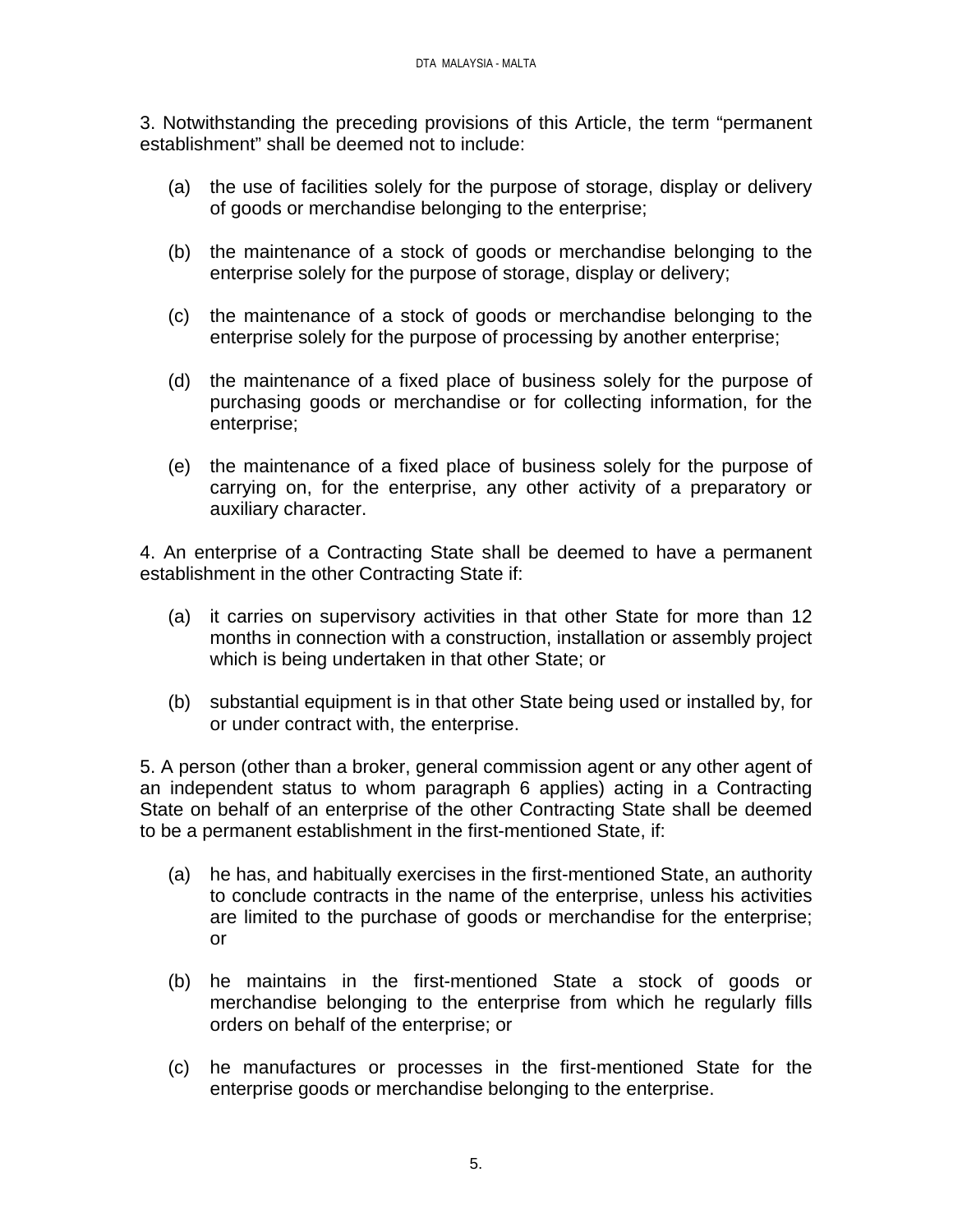6. An enterprise of a Contracting State shall not be deemed to have a permanent establishment in the other Contracting State merely because it carries on business in that other State through a broker, general commission agent or any other agent of an independent status, where such persons are acting in the ordinary course of their business.

However, when the activities of such an agent are devoted wholly or almost wholly on behalf of that enterprise, he shall not be considered as agent of an independent status if the transactions between the agent and the enterprise were not made under arm's length conditions.

7. The fact that a company which is a resident of a Contracting State controls or is controlled by a company which is a resident of the other Contracting State, or which carries on business in that other State (whether through a permanent establishment or otherwise), shall not of itself constitute either company a permanent establishment of the other.

#### Article 6 **INCOME FROM IMMOVABLE PROPERTY**

1. Income derived by a resident of a Contracting State from immovable property situated in the other Contracting State may be taxed in that other State.

2. For the purposes of this Agreement, the term 'immovable property' shall be defined in accordance with the laws of the Contracting State in which the property in question is situated. The term shall in any case include property accessory to immovable property, livestock and equipment used in agriculture and forestry, rights to which the provisions of general law respecting landed property apply, usufruct of immovable property and rights to variable or fixed payments as consideration for the working of, or the right to work, mineral deposits, oil or gas wells (including an offshore drilling site), quarries and other places of extraction of natural resources including timber or other forest produce. Ships, boats and aircraft shall not be regarded as immovable property.

3. The provisions of paragraph 1 shall apply to income derived from the direct use, letting, or use in any other form of immovable property.

4. The provisions of paragraphs 1 and 3 shall also apply to the income from immovable property of an enterprise and to income from immovable property used for the performance of independent personal services.

# Article 7 **BUSINESS PROFITS**

1. The profits of an enterprise of a Contracting State shall be taxable only in that State unless the enterprise carries on business in the other Contracting State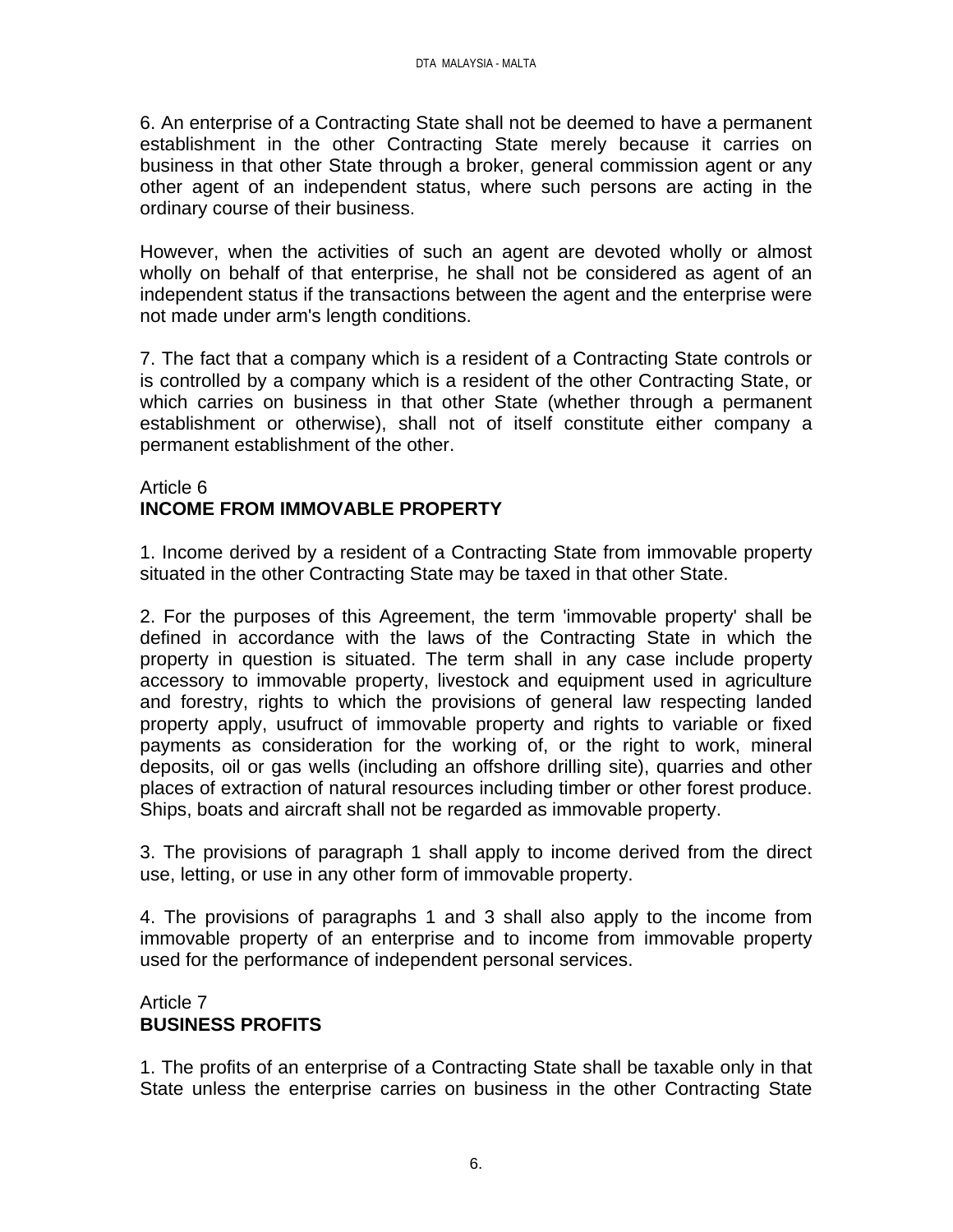through a permanent establishment situated therein. If the enterprise carries on business as aforesaid, the profits of the enterprise may be taxed in the other State but only on so much thereof as is attributable to that permanent establishment.

2. Subject to the provisions of paragraph 3, where an enterprise of a Contracting State carries on business in the other Contracting State through a permanent establishment situated therein, there shall in each Contracting State be attributed to that permanent establishment the profits which it might be expected to make if it were a distinct and separate enterprise engaged in the same or similar activities under the same or similar conditions and dealing wholly independently with the enterprise of which it is a permanent establishment.

3. In determining the profits of a permanent establishment, there shall be allowed as deductions expenses including executive and general administrative expenses, which would be deductible if the permanent establishment were an independent enterprise, insofar as they are reasonably allocable to the permanent establishment, whether incurred in the State in which the permanent establishment is situated or elsewhere.

4. If the information available to the competent authority is inadequate to determine the profits to be attributed to the permanent establishment of an enterprise, nothing in this Article shall affect the application of any law of that State relating to the determination of the tax liability of a person by the exercise of a discretion or the making of an estimate by the competent authority, provided that the law shall be applied, so far as the information available to the competent authority permits, in accordance with the principle of this Article.

5. No profits shall be attributed to a permanent establishment by reason of the mere purchase by that permanent establishment of goods or merchandise for the enterprise.

6. For the purposes of the preceding paragraphs, the profits to be attributed to the permanent establishment shall be determined by the same method year by year unless there is good and sufficient reason to the contrary.

7. Where profits include items of income which are dealt with separately in other Articles of this Agreement, then the provisions of those Articles shall not be affected by the provisions of this Article.

## Article 8 **SHIPPING AND AIR TRANSPORT**

1. Profits derived by an enterprise of a Contracting State from the operation of ships or aircraft in international traffic shall be taxable only in that State.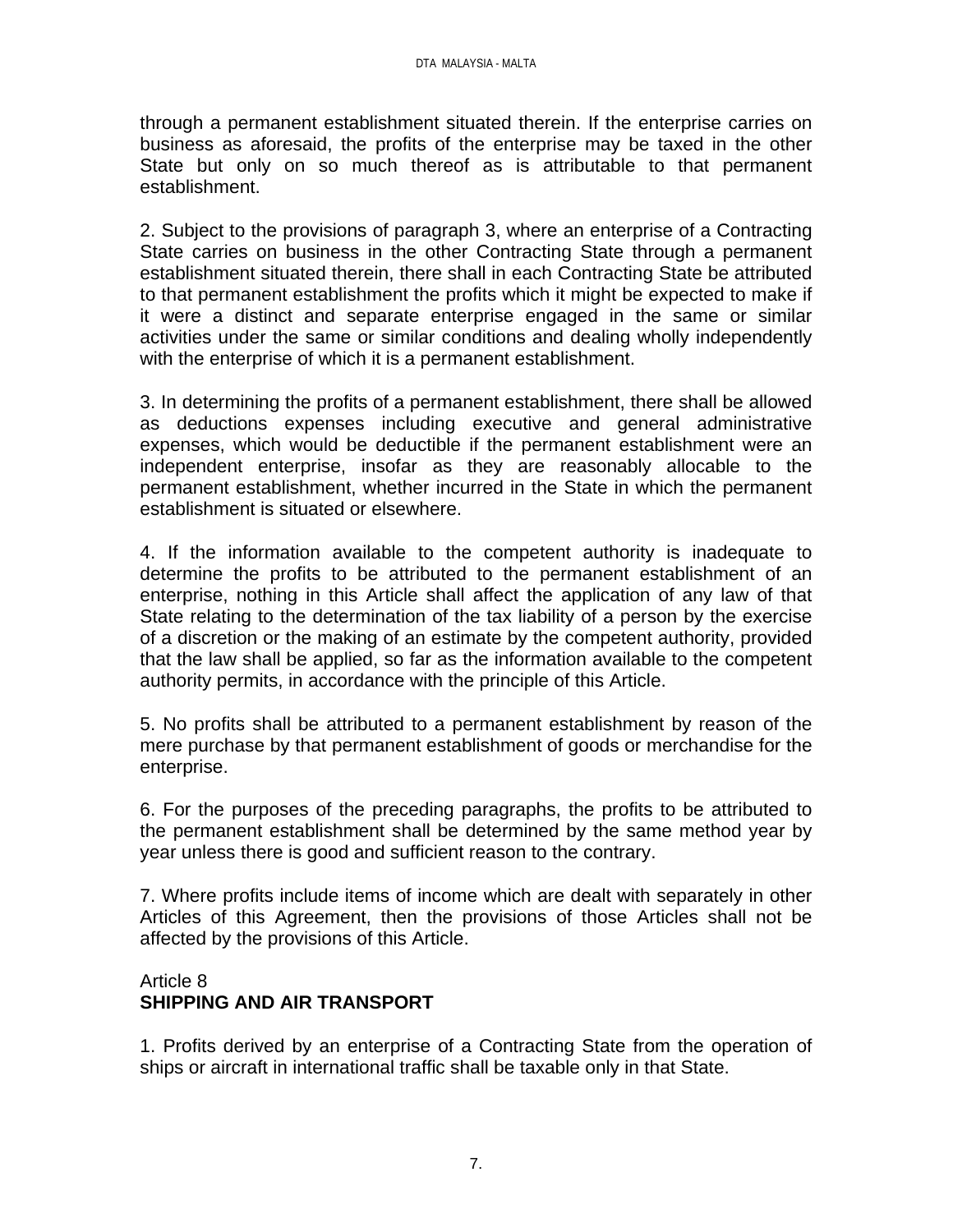2. Paragraph 1 shall also apply to the share of the profits from the operation of ships or aircraft derived by a resident of a Contracting State through participation in a pool, a joint business or an international operating agency.

3. Notwithstanding the other provisions of this Article, profits from the operation of a ship in international traffic derived by a company which is a resident of Malta having more than 25 per cent of its capital owned, directly or indirectly, by persons not residents of Malta, may be taxed in Malaysia unless the company proves that the profits derived from the operation of such ship are subject to Malta tax without regard to any relief therefrom as provided for in section 86 of the Merchant Shipping Act (Cap. 234) or in any identical or similar provision.

# Article 9 **ASSOCIATED ENTERPRISES**

**Where** 

(a) an enterprise of a Contracting State participates directly or indirectly in the management, control or capital of an enterprise of the other Contracting state, or

(b) the same persons participate directly or indirectly in the management, control or capital of an enterprise of a Contracting State and an enterprise of the other Contracting State, and in either case conditions are made or imposed between the two enterprises in their commercial or financial relations which differ from those which would be made between independent enterprises, then any profits which would, but for those conditions, have accrued to one of the enterprises, but, by reason of those conditions, have not so accrued, may be included in the profits of that enterprise and taxed accordingly.

## Article 10 **DIVIDENDS**

1. Dividends paid by a company which is a resident of a Contracting State to a resident of the other Contracting State may be taxed in that other State.

2. Dividends paid by a company which is a resident of Malaysia to a resident of Malta who is the beneficial owner thereof shall be exempt from any tax in Malaysia which is chargeable on dividends in addition to the tax chargeable in respect to the income of the company. Nothing in this paragraph shall affect the provisions of the Malaysian law under which the tax in respect of a dividend paid by a company which is a resident of Malaysia from which Malaysian tax has been, or has deemed to be, deducted may be adjusted by reference to the rate of tax appropriate to the Malaysian year of assessment immediately following that in which the dividend was paid.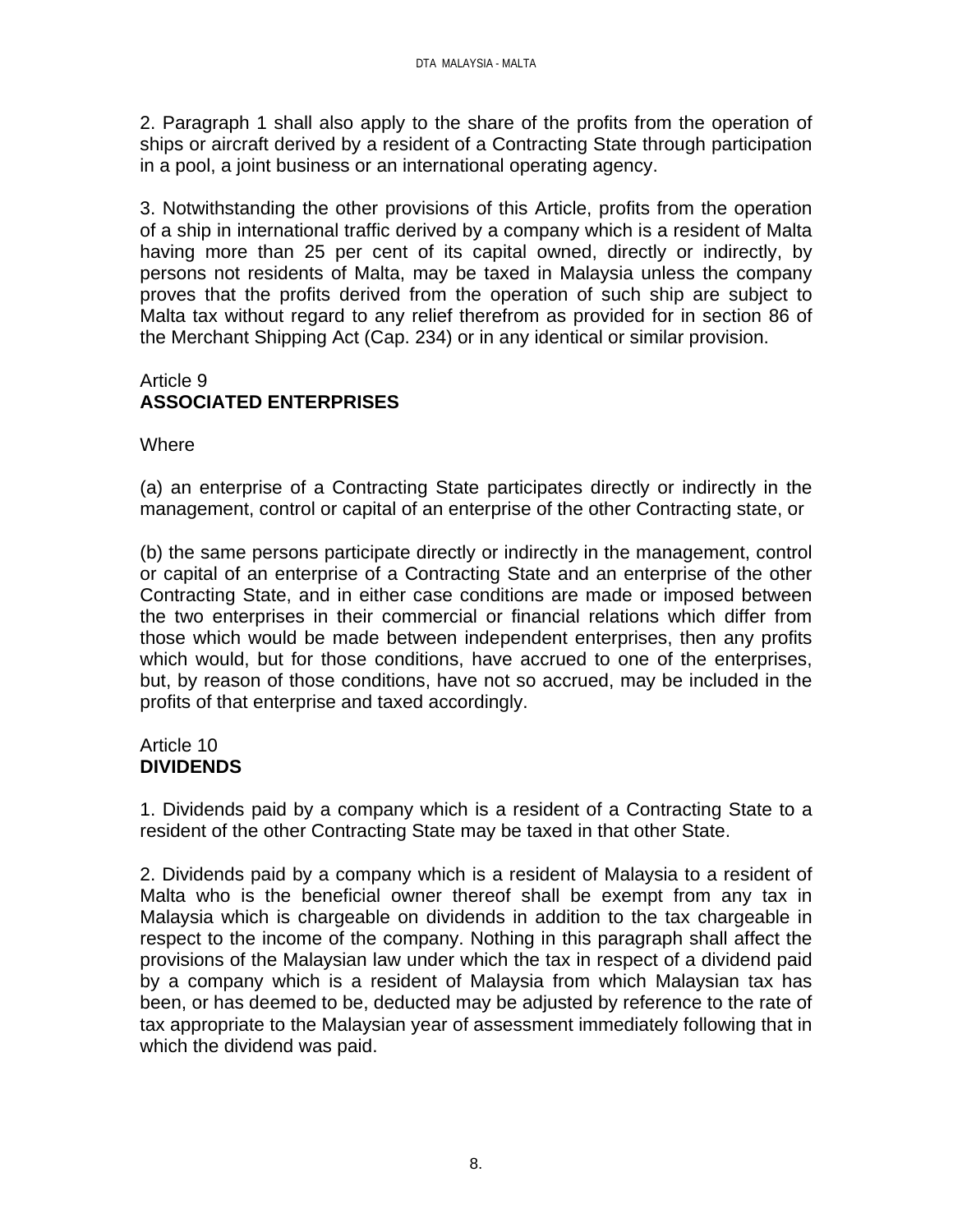3. (a) Dividends paid by a company which is a resident of Malta to a resident of Malaysia who is the beneficial owner thereof may be subjected to Malta tax on the gross amount of such dividends, but the tax so charged shall not exceed that chargeable on the profits out of which the dividends are paid.

(b) Where such dividends are paid out of profits of a company which are subject to tax at a reduced rate of tax under special provisions designed to promote investments necessary for the economic development of Malta, the rate of Malta tax on the dividends shall not exceed such reduced rate.

4. The term "dividends" as used in this Article means income from shares or other rights, not being debt-claims, participating in profits, as well as income from other corporate rights which is subjected to the same taxation treatment as income from shares by the laws of the State of which the company making the distribution is a resident.

5. The provisions of paragraphs 1, 2 and 3 shall not apply if the beneficial owner of the dividends, being a resident of a Contracting State, carries of business in the other Contracting State, of which the company paying the dividends is a resident, through a permanent establishment situated therein, and the holding in respect of which the dividends are paid is effectively connected with such permanent establishment. In such case, the provisions of Article 7 shall apply.

6. Where a company which is a resident of a Contracting State derives income or profits from the other Contracting State, that other State may not impose any tax on the dividends paid by the company to persons who are not residents of that other State, or subject the company's undistributed profits to a tax on undistributed profits, even if the dividends paid or the undistributed profits consist wholly or partly of income or profits arising in that other State.

## Article 11 **INTEREST**

1. Interest arising in a Contracting State and paid to a resident of the other Contracting State may be taxed in that other State.

2. However, such interest may also be taxed in the Contracting State in which it arises, and according to the laws of that State, but if the recipient is the beneficial owner of the interest, the tax so charged shall not exceed 15 per cent of the gross amount of the interest.

3. Notwithstanding the provisions of paragraph 2, interest to which a resident of Malta is beneficially entitled shall be exempt from Malaysian tax if the loan or other indebtedness in respect of which the interest is paid is an approved loan as defined in section 2(1) of the Income Tax Act, 1967 of Malaysia (as amended).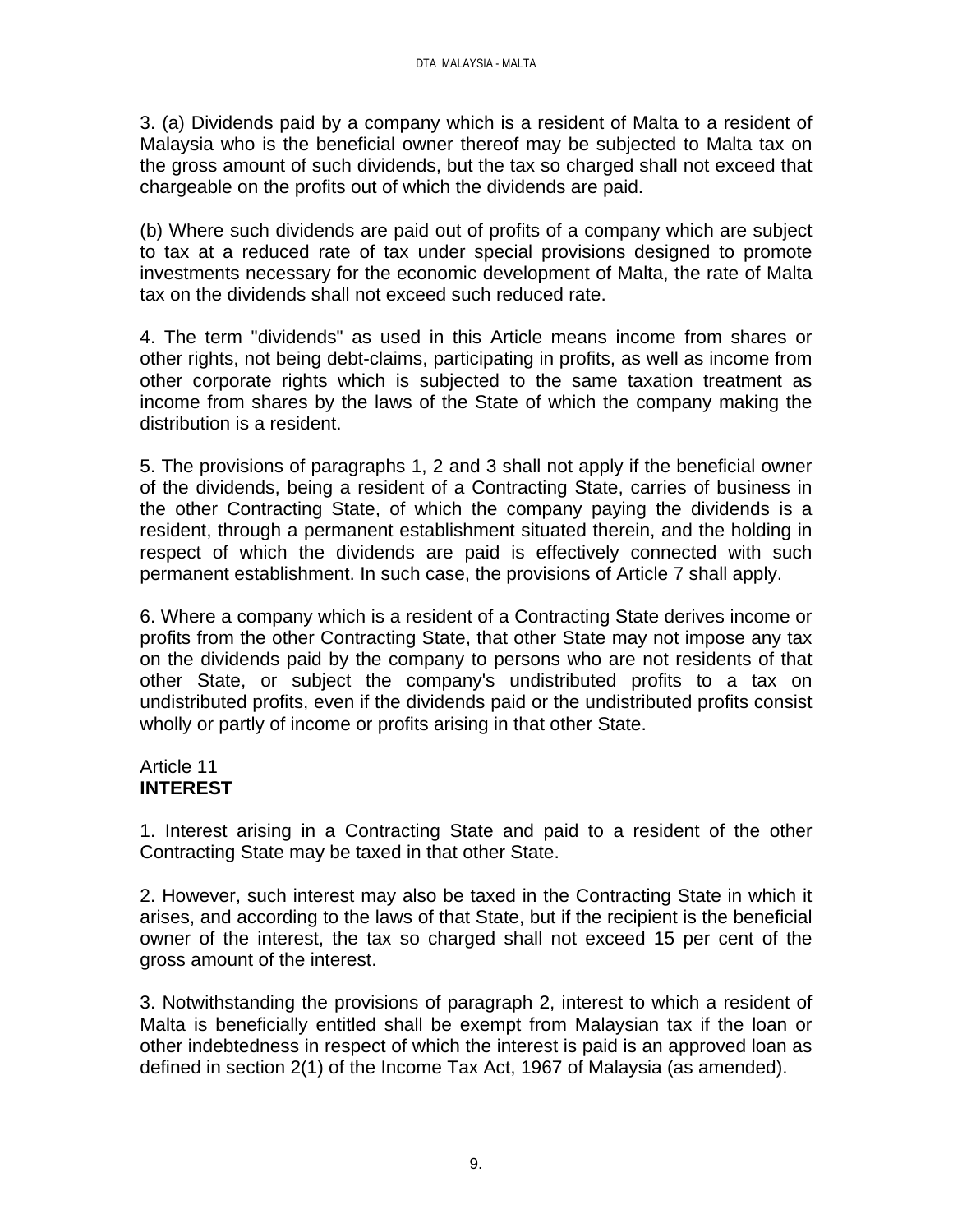4. Notwithstanding the provisions of paragraphs 2 and 3, the Government of a Contracting State shall be exempt from tax in the other Contracting State in respect of interest derived by the Government from that other state.

5. For the purposes of paragraph 4, the term "Government":

- (a) in the case of Malaysia means the Government of Malaysia and shall include:
	- (i) the government of the States;
	- (ii) the local authorities;
	- (iii) the statutory bodies;
	- (iv) the Bank Negara Malaysia;
	- (v) such institutions, the capital of which is wholly owned by the Government of Malaysia or the governments of the States, or the local authorities or the statutory bodies thereof, as may be agreed upon from time to time between the competent authorities of the Contracting States;
- (b) in the case of Malta means the Government of Malta and shall include:
	- (i) the Central Bank of Malta;
	- (ii) the Malta Development Corporation;
	- (iii) the statutory bodies;
	- (iv) such institutions, the capital of which is wholly owned by the Government of Malta, as may be agreed upon from time to time between the competent authorities of the Contracting States.

6. The term "interest" as used in this Article means income from debt claims of every kind, whether or not secured by mortgage, and whether or not carrying a right to participate in the debtor's profits, and in particular, income from government securities and income from bonds or debentures.

7. The provisions of paragraphs 1, 2 and 3 shall not apply if the beneficial owner of the interest, being a resident of a Contracting state, carries on business in the other Contracting State in which the interest arises, through a permanent establishment situated therein and the debt-claim in respect of which the interest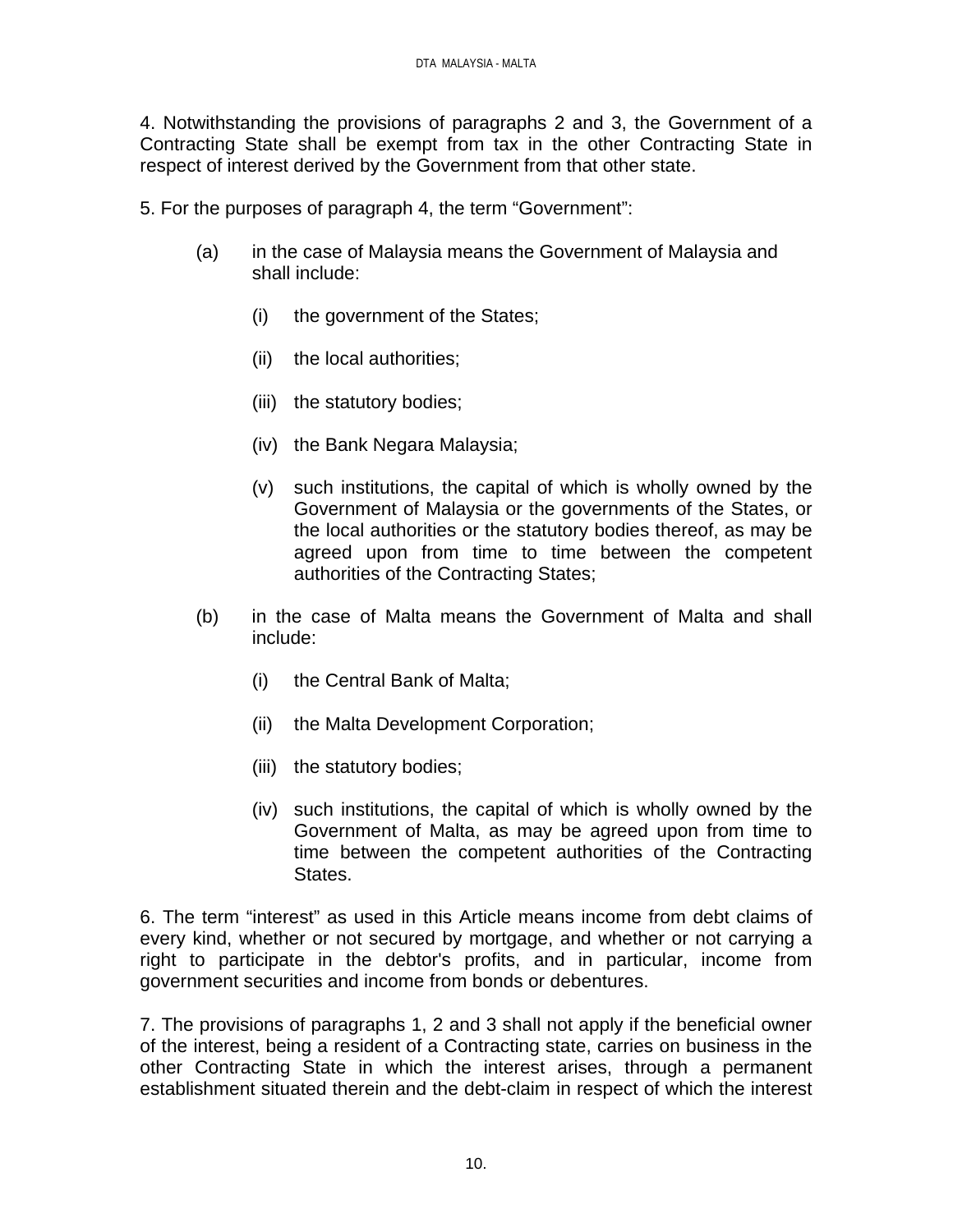is paid is effectively connected with such permanent establishment. In such a case, the provisions of Article 7 shall apply.

8. Interest shall be deemed to arise in a Contracting State when the payer is that State itself, a political subdivision, a local authority or a statutory body thereof, or a resident of that State. Where, however, the person paying the interest, whether he is a resident of a Contracting State or not, has in a Contracting State a permanent establishment in connection with which the indebtedness on which the interest is paid was incurred, and such interest is borne by such permanent establishment, then such interest shall be deemed to arise in the State in which the permanent establishment is situated.

9. Where, by reason of a special relationship between the payer and the beneficial owner or between both of them and some other person, the amount of the interest paid, having regard to the debt-claim for which it is paid, exceeds the amount which would have been agreed upon by the payer and the beneficial owner in the absence of such relationship, the provisions of this Article shall apply only to the last-mentioned amount. In such a case, the excess part of the payment shall remain taxable according to the laws of each Contracting State, due regard being had to the other provisions of this Agreement.

# Article 12 **ROYALTIES**

1. Royalties arising in a Contracting State and paid to a resident of the other Contracting State may be taxed in that other State.

2. However such royalties may also be taxed in the Contracting State in which they arise, and according to the laws of that State, but if the recipient is the beneficial owner of the royalties, the tax so charged shall not exceed 15 per cent of the gross amount of the royalties.

3. The term "royalties" as used in this Article means payments of any kind to the extent to which they are paid as consideration for:

- (a) the use of, or the right to use, any
	- (i) copyright, patent, design or model, plan, secret formula or process, trade mark, or other like property or right;
	- (ii) industrial, commercial or scientific equipment; or
	- (iii) cinematograph film or tape for radio or television broadcasting;
- (b) the supply of scientific, technical, industrial or commercial knowledge or information;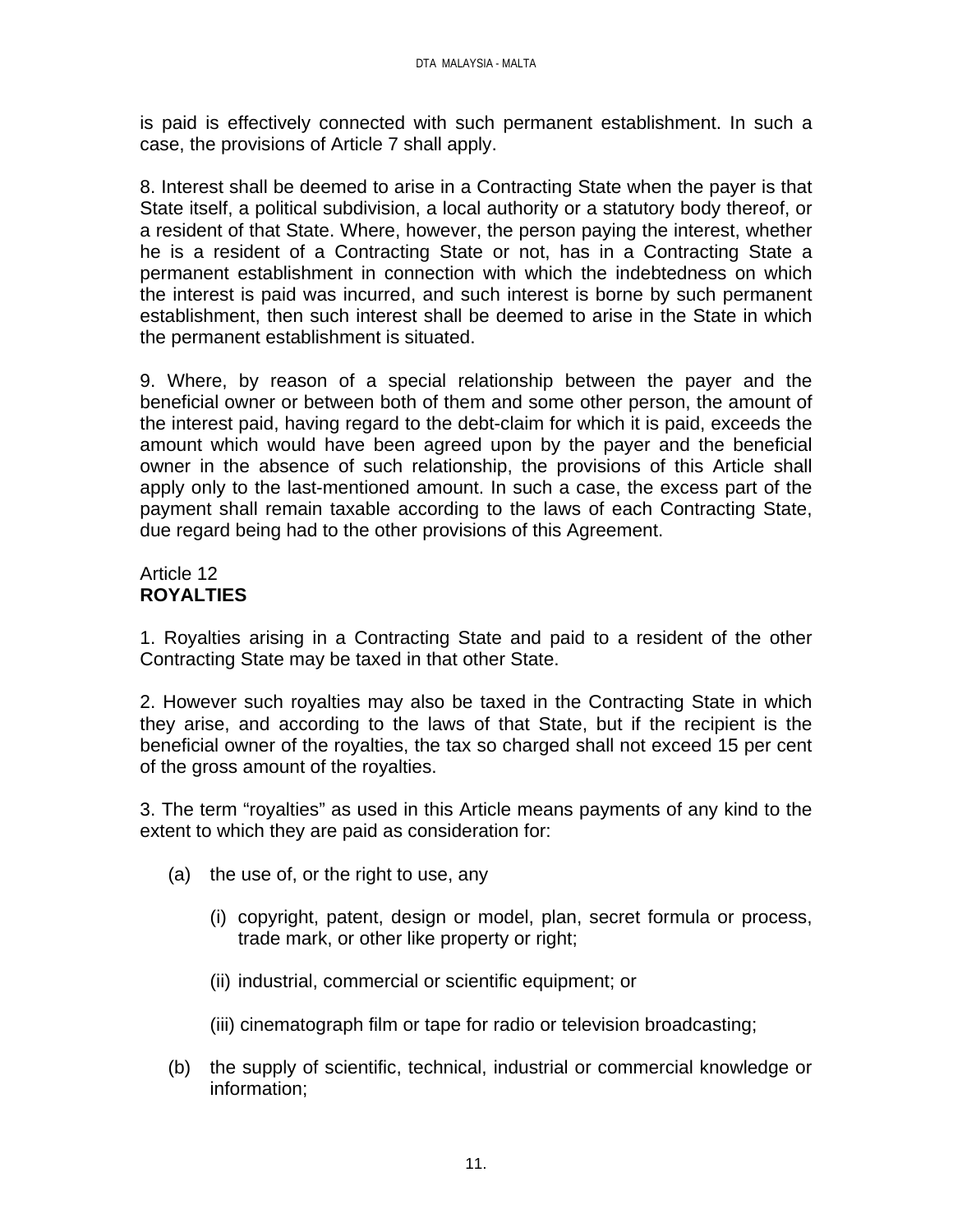(c) the supply of any assistance that is ancillary and subsidiary to, and is furnished as a means of enabling the application or enjoyment of, any such property or right as is mentioned in subparagraph (a) (i), any such equipment as is mentioned in subparagraph (a) (ii), or any such knowledge or information as is mentioned in subparagraph (b).

4. The provisions of paragraphs 1 and 2 shall not apply if the beneficial owner of the royalties, being a resident of a Contracting State, carries on business in the other Contracting State in which the royalties arise through a permanent establishment situated therein and the right or property in respect of which the royalties are paid is effectively connected with such permanent establishment. In such a case, the provisions of Article 7 shall apply.

5. Royalties shall be deemed to arise in a Contracting State when the payer is that State itself, a political subdivision, a local authority or a statutory body thereof, or a resident of that State. Where, however, the person paying such royalties, whether he is a resident of a Contracting State or not, has in a Contracting State a permanent establishment in connection with which the obligation to pay the royalties was incurred, and such royalties are borne by such permanent establishment, then such royalties shall be deemed to arise in the State in which the permanent establishment is situated.

6. Where, by reason of a special relationship between the payer and the beneficial owner or between both of them and some other person, the amount of the royalties paid or credited, having regard to the use, right or information for which they are paid or credited, exceeds the amount which would have been agreed upon by the payer and the beneficial owner in the absence of such relationship, the provisions of this Article shall apply only to the lastmentioned amount. In such a case, the excess part of the royalties paid or credited shall remain taxable according to the laws of each Contracting State, due regard being had to the other provisions of this Agreement.

# Article 13 **TECHNICAL FEES**

1. Technical fees arising in a Contracting State which are derived by a resident of the other Contracting State may be taxed in that other State.

2. However, such technical fees may also be taxed in the Contracting State in which they arise, and according to the laws of that State; but if the recipient is a beneficial owner of the technical fees, the tax so charged shall not exceed 10 per cent of the gross amount of the technical fees.

3. The term "technical fees" as used in this Article means payments of any kind to any person, other than to an employee of the person making the payments, in consideration for any services of a technical, managerial or consultancy nature.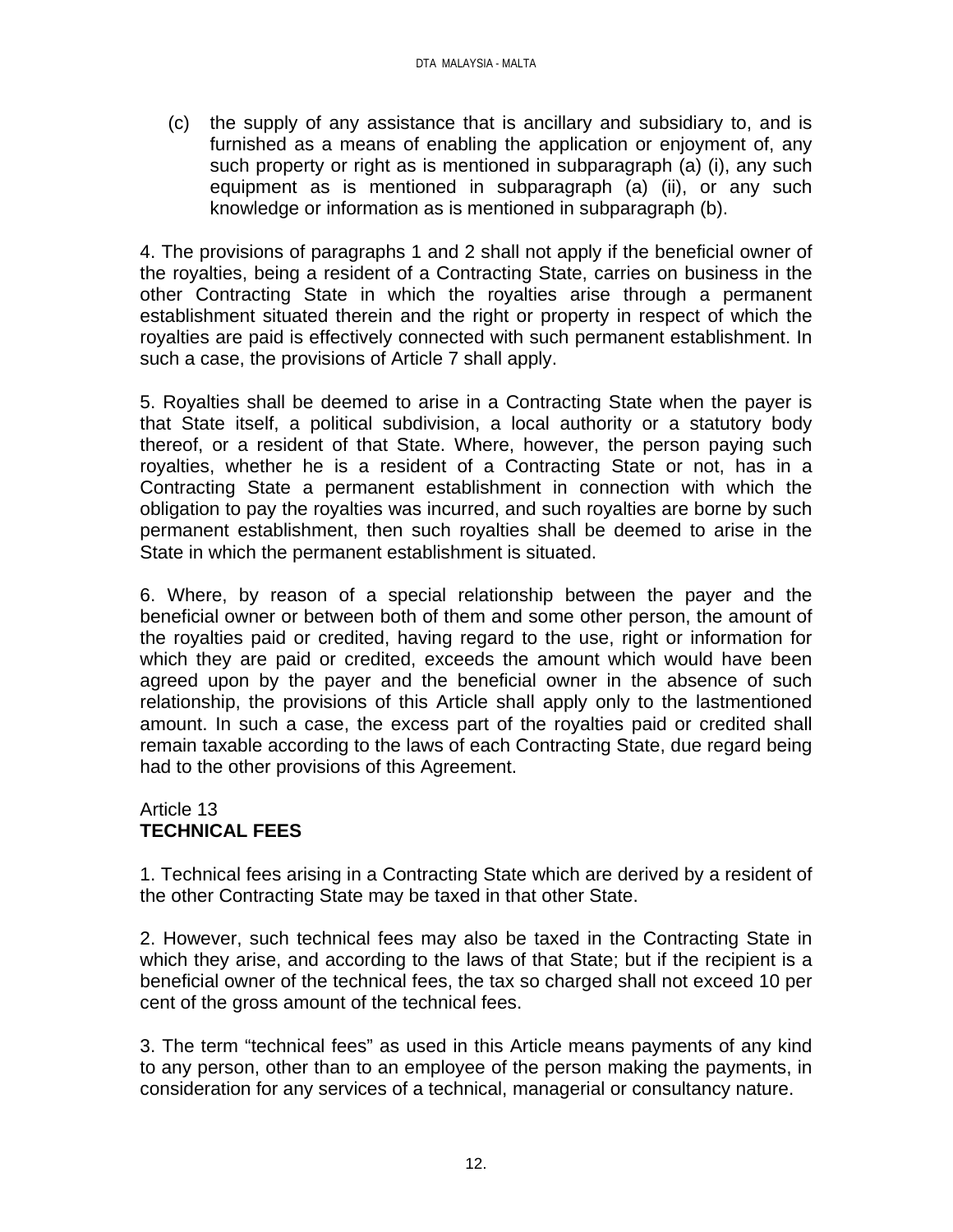4. The provisions of paragraph 1 and 2 of this Article shall not apply if the beneficial owner of the technical fees, being a resident of a Contracting State, carries on business in the other Contracting State in which the technical fees arise through a permanent establishment situated therein, or performs in that other State independent personal services, and the technical fees are effectively connected with such permanent establishment or such services. In such case, the provisions of Article 7 or Article 15, as the case may be, shall apply.

5. Technical fees shall be deemed to arise in a Contracting State when the payer is that State itself, a political subdivision, a local authority or a statutory body thereof, or a resident of that State. Where, however, the person paying the technical fees, whether he is a resident of a Contracting State or not, has in a Contracting State a permanent establishment in connection with which the obligation to pay the technical fees was incurred, and such technical fees are borne by that permanent establishment, then such technical fees shall be deemed to arise in the Contracting State in which the permanent establishment is situated.

6. Where, by reason of a special relationship between the payer and the recipient or between both of them and some other person, the amount of the technical fees paid exceeds, for whatever reason, the amount which would have been agreed upon by the payer and the beneficial owner in the absence of such relationship, the provisions of this Article shall apply only to the lastmentioned amount. In such case, the excess part of the payments shall remain taxable according to the laws of each Contracting State due regard being had to the other provisions of this Agreement.

## Article 14 **ALIENATION OF PROPERTY**

1. Income or gains from the alienation of immovable property, as defined in paragraph 2 of Article 6, may be taxed in the Contracting State in which such property is situated.

2. Income or gains from the alienation of movable property forming part of the business property of a permanent establishment which an enterprise of a Contracting State has in the other Contracting State or of movable property available to a resident of a Contracting State in the other Contracting State for the purpose of performing professional services, including such income or gains from the alienation of such a permanent establishment (alone or together with the whole enterprise) may be taxed in that other State. However, income or gains from the alienation of ships or aircraft operated by an enterprise of a Contracting State in international traffic and movable property pertaining to the operation of such ships or aircraft shall be taxable only in the State of which the enterprise is a resident.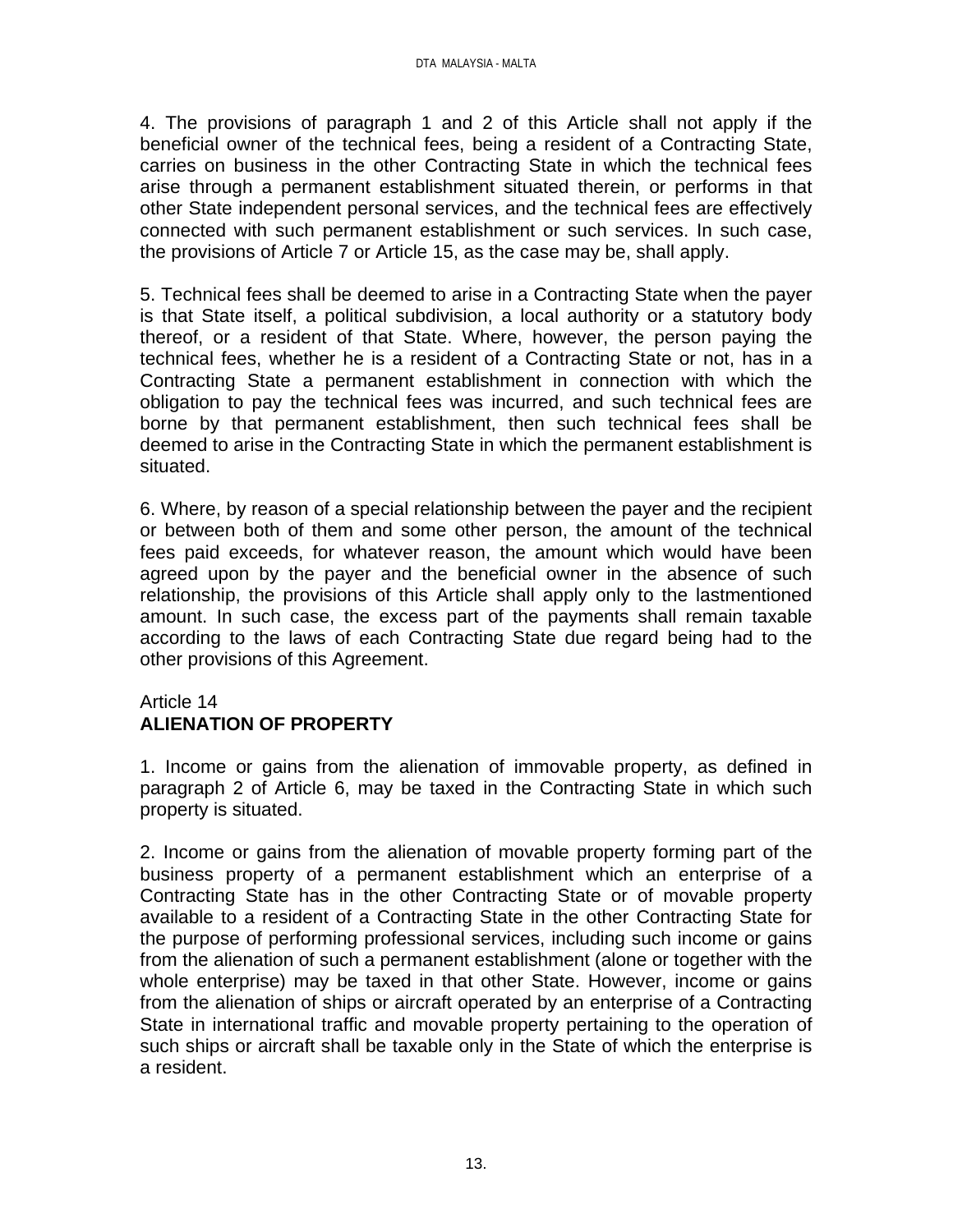3. Income or gains from the alienation of shares of a company, the property of which consists principally of immovable property situated in a Contracting State, may be taxed in that State. Income or gains from the alienation of an interest in a partnership or a trust, the property of which consists principally of immovable property situated in a Contracting State, may be taxed in that State.

4. Income or gains from the alienation of any property or assets, other than those mentioned in paragraphs 1, 2 and 3 of this Article, shall be taxable only in the Contracting State of which the alienator is a resident.

#### Article 15 **INDEPENDENT PERSONAL SERVICES**

1. Subject to the provisions of Article 13, income derived by a resident of a Contracting State in respect of professional services or other independent activities of a similar character shall be taxable only in that State. However, if such income is derived from the other Contracting State it may be taxed in that other State if:

- (a) his stay in that other State is for a period or periods amounting to or exceeding in the aggregate 183 days during any calendar year; or
- (b) the remuneration for his services in that other State is either derived from residents of that State or borne by a permanent establishment which the person paying the remuneration has in that State and in either case it exceeds the equivalent in the currency of that State of five thousand U.S. dollars (US \$5,000) during the calendar year.

2. The term 'professional services' includes, especially, independent scientific, literary, artistic, educational or teaching activities as well as the independent activities of physicians, lawyers, engineers, architects, dentists and accountants.

## Article 16 **DEPENDENT PERSONAL SERVICES**

1. Subject to the provisions of Articles 17, 19, 20, 21 and 22, salaries, wages and other similar remuneration derived by a resident of a Contracting State in respect of an employment shall be taxable only in that State unless the employment is exercised in the other Contracting State. If the employment is so exercised, such remuneration as is derived therefrom may be taxed in that other State.

2. Notwithstanding the provisions of paragraph 1, remuneration derived by a resident of a Contracting State in respect of an employment exercised in the other Contracting State shall be taxable only in the first-mentioned State if: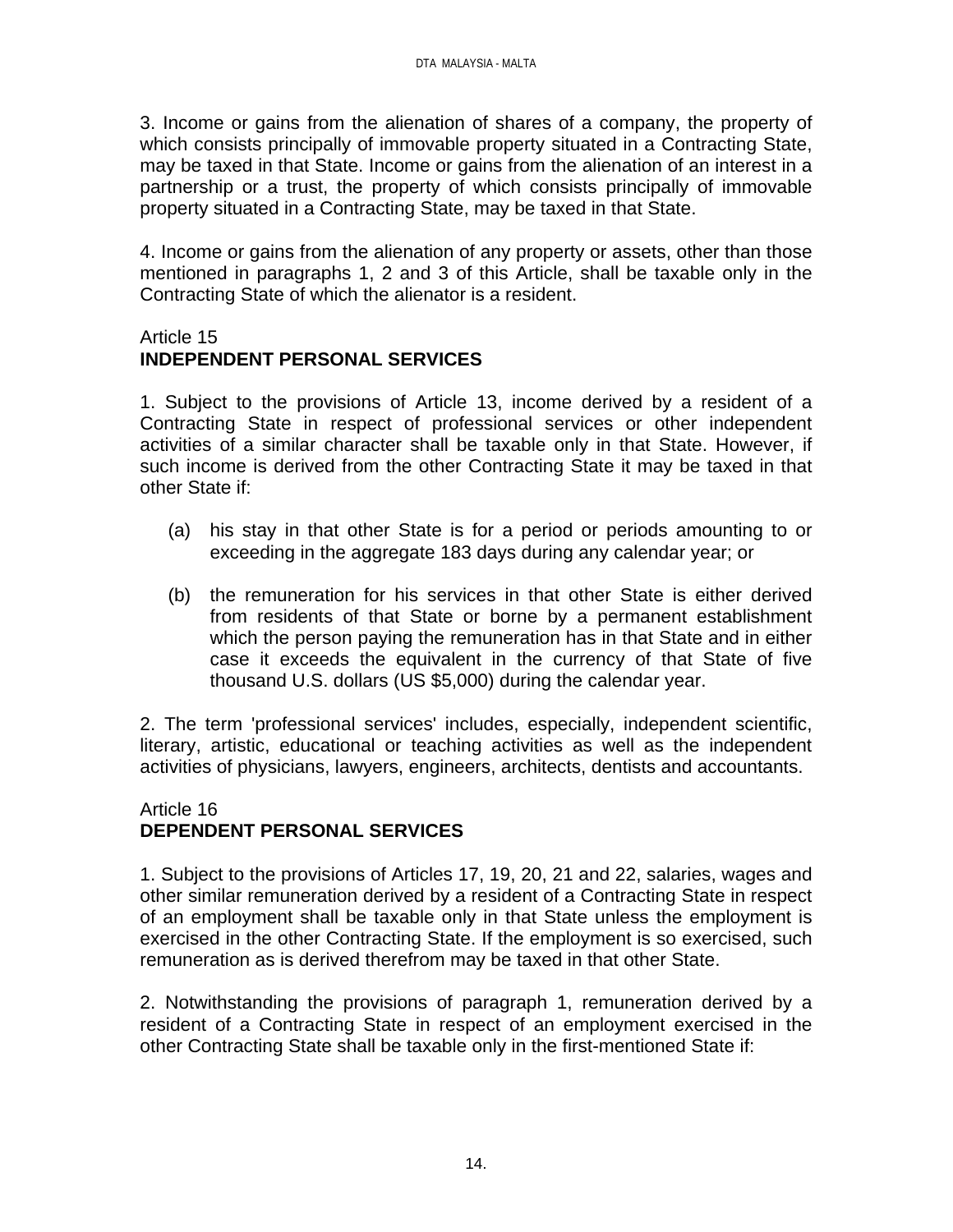- (a) the recipient is present in the other State for a period or periods not exceeding in the aggregate 183 days in the calendar year concerned, and
- (b) the remuneration is paid by, or on behalf of, an employer who is not a resident of the other State, and
- (c) the remuneration is not borne by a permanent establishment which the employer has in the other State.

3. Notwithstanding the preceding provisions of this Article, remuneration in respect of an employment exercised on board a ship or aircraft operated in international traffic by an enterprise of a Contracting State, may be taxed in that State.

## Article 17 **DIRECTORS' FEES**

Directors' fees and similar payments derived by a resident of a Contracting State in his capacity as a member of the board of directors, or other comparable body however described, of a company which is a resident of the other Contracting State, may be taxed in that other State.

## Article 18 **ARTISTES AND ATHLETES**

1. Notwithstanding the provisions of Articles 15 and 16, income derived by a resident of a Contracting State as an entertainer, such as a theatre, motion picture, radio or television artiste, or a musician, or as an athlete, from his personal activities as such exercised in the other Contracting State, may be taxed in that other State.

2. Where income in respect of personal activities exercised by an entertainer or an athlete in his capacity as such accrues not to the entertainer or athlete himself but to another person, that income may, notwithstanding the provisions of Articles 7, 15 and 16, be taxed in the Contracting State in which the activities of the entertainer or athlete are exercised.

3. The provisions of paragraphs 1 and 2 shall not apply to remuneration or profits derived from activities exercised in a Contracting State if the visit to that State is directly or indirectly supported wholly or substantially from the public funds of the other Contracting State, a political subdivision, a local authority or a statutory body thereof.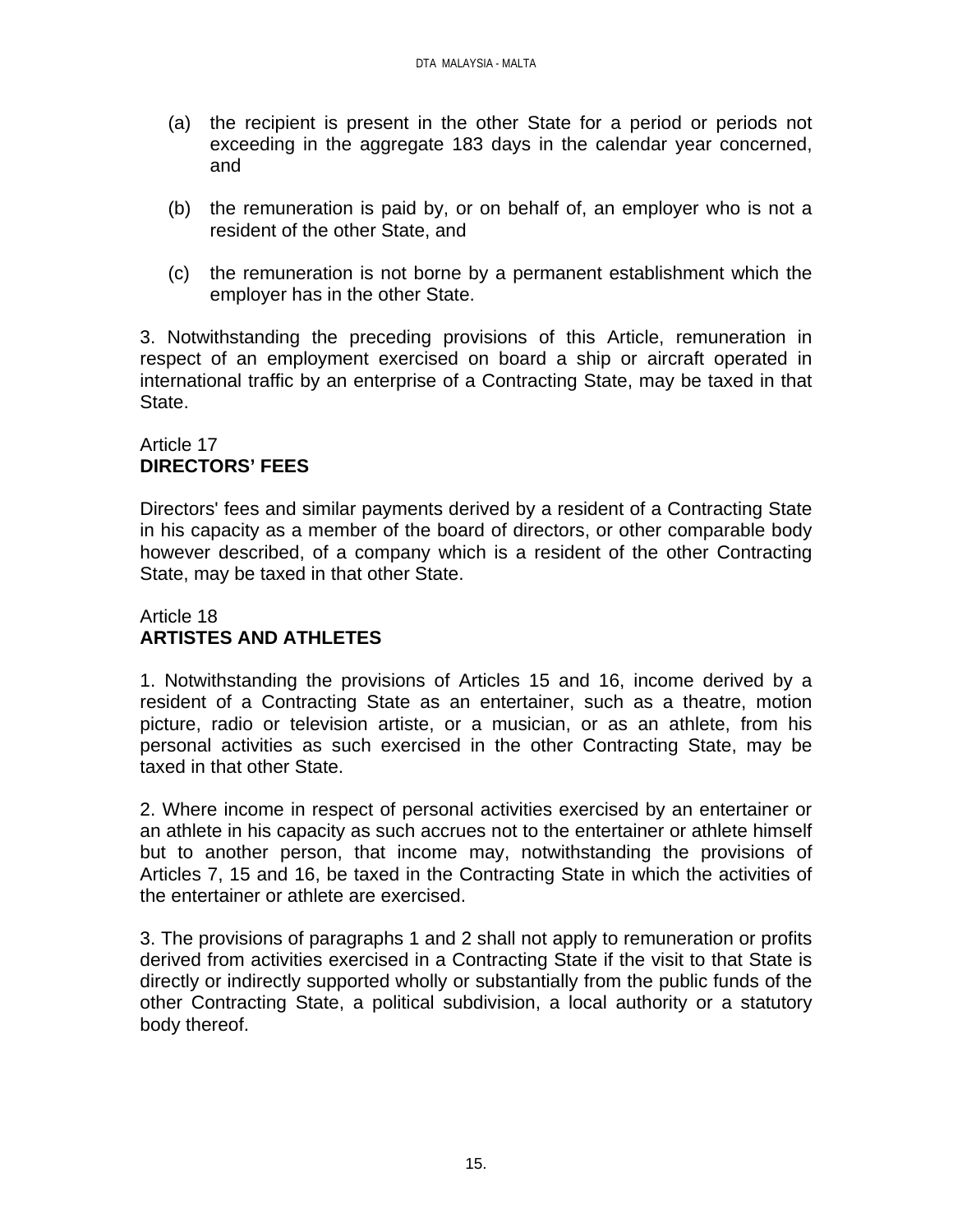#### Article 19 **PENSIONS AND ANNUITIES**

1. Subject to the provisions of paragraph 2 of Article 20, any pensions and other similar remuneration for past employment or any annuity arising in a Contracting State and paid to a resident of the other Contracting State shall be taxable only in that other State.

2. Pensions and other payments made under the social security legislation of a Contracting State shall be taxable only in that State.

3. The term 'annuity' includes a stated sum payable periodically at stated times, during life or during a specified or ascertainable period of time, under an obligation to make the payments in return for adequate and full consideration in money or money's worth.

## Article 20 **GOVERNMENT SERVICE**

1. (a) Remuneration, other than a pension, paid by a Contracting State or a political subdivision or a local authority or a statutory body thereof to any individual in respect of services rendered to that State or political subdivision or a local authority or statutory body thereof shall be taxable only in that State.

(b) However, such remuneration shall be taxable only in the other Contracting State if the services are rendered in that State and the individual is a resident of that State who:

- (i) is a national of that State, or
- (ii) did not become a resident of that State solely for the purpose of performing the services.

2. Any pension paid by, or out of funds created by, a Contracting State or a political subdivision or a local authority or a statutory body thereof to any individual in respect of services rendered to that State or political subdivision or local authority or a statutory body thereof shall be taxable only in that State.

3. The provisions of Articles 16, 17 and 19 shall apply to remuneration and pensions in respect of services rendered in connection with any trade or business carried on by a Contracting State or a political subdivision or a local authority or a statutory body thereof.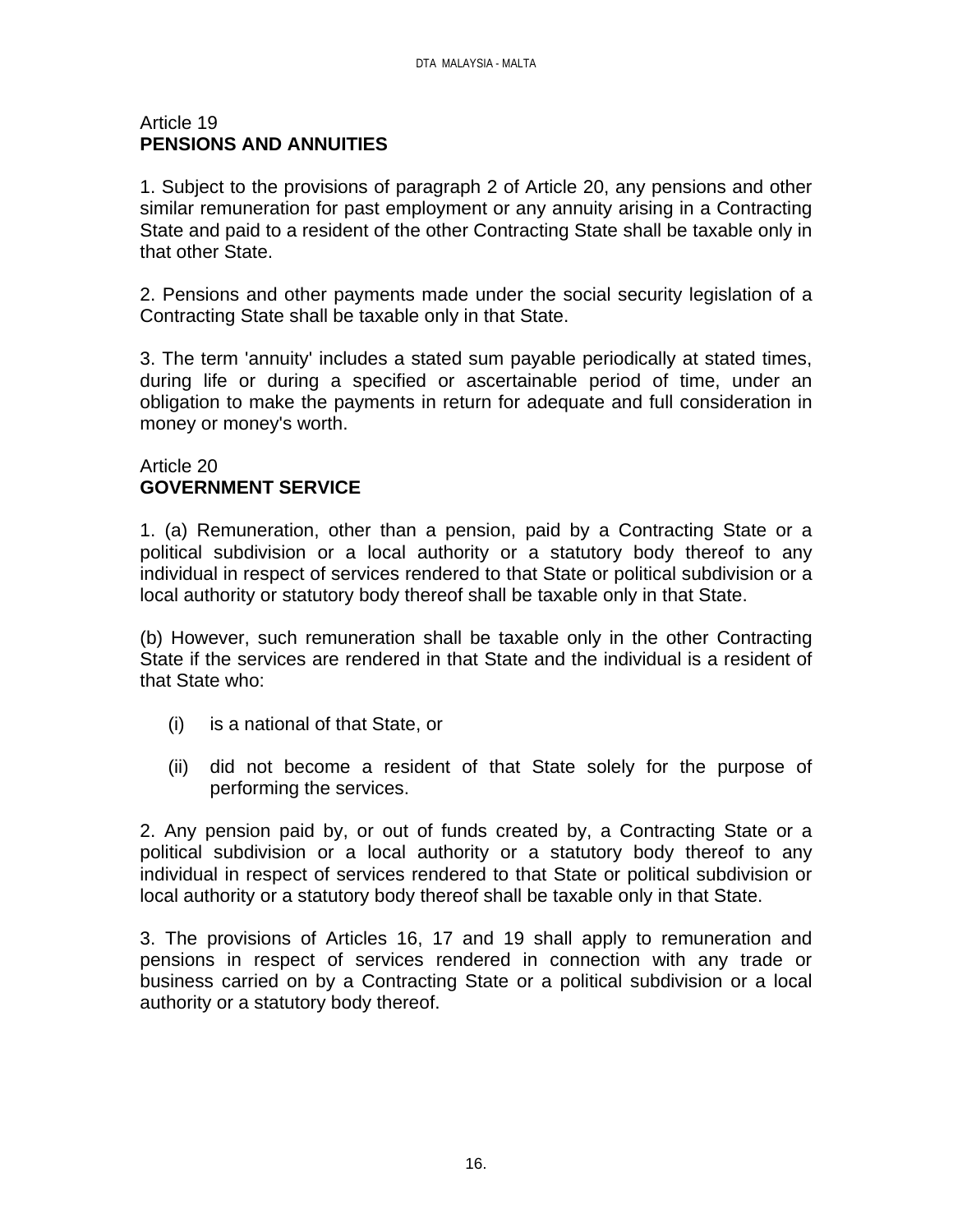#### Article 21 **STUDENTS AND TRAINEES**

An individual who is a resident of a Contracting State immediately before making a visit to the other Contracting State and is temporarily present in the other State solely:

- (a) as a student at a recognised university, college, school or other similar recognised educational institution in that other State;
- (b) as a business or technical apprentice; or
- (c) as a recipient of a grant, allowance or award for the primary purpose of study, research or training from the government of either State or from a scientific, educational, religious or charitable organisation or under a technical assistance programme entered into by the Government of either State, shall be exempt from tax in that other State on:
	- (a) all remittances from abroad for the purposes of his maintenance, education, study, research or training;
	- (b) the amount of such grant, allowance or award; and
	- (c) any remuneration not exceeding the equivalent in the currency of that other State of two thousand U.S. dollars (US \$2,000) per annum in respect of services in that other State provided the services are performed in connection with his study, research or training or are necessary for the purposes of his maintenance.

# Article 22

# **TEACHERS AND RESEARCHERS**

1. An individual who is a resident of a Contracting State immediately before making a visit to the other Contracting State, and who, at the invitation of any university, college, school or other similar educational institution, visits that other State for a period not exceeding two years solely for the purpose of teaching or research or both at such educational institution shall be exempt from tax in that other State on any remuneration for such teaching or research or both.

2. This Article shall not apply to income from research if such research is undertaken primarily for the private benefit of a specific person or persons.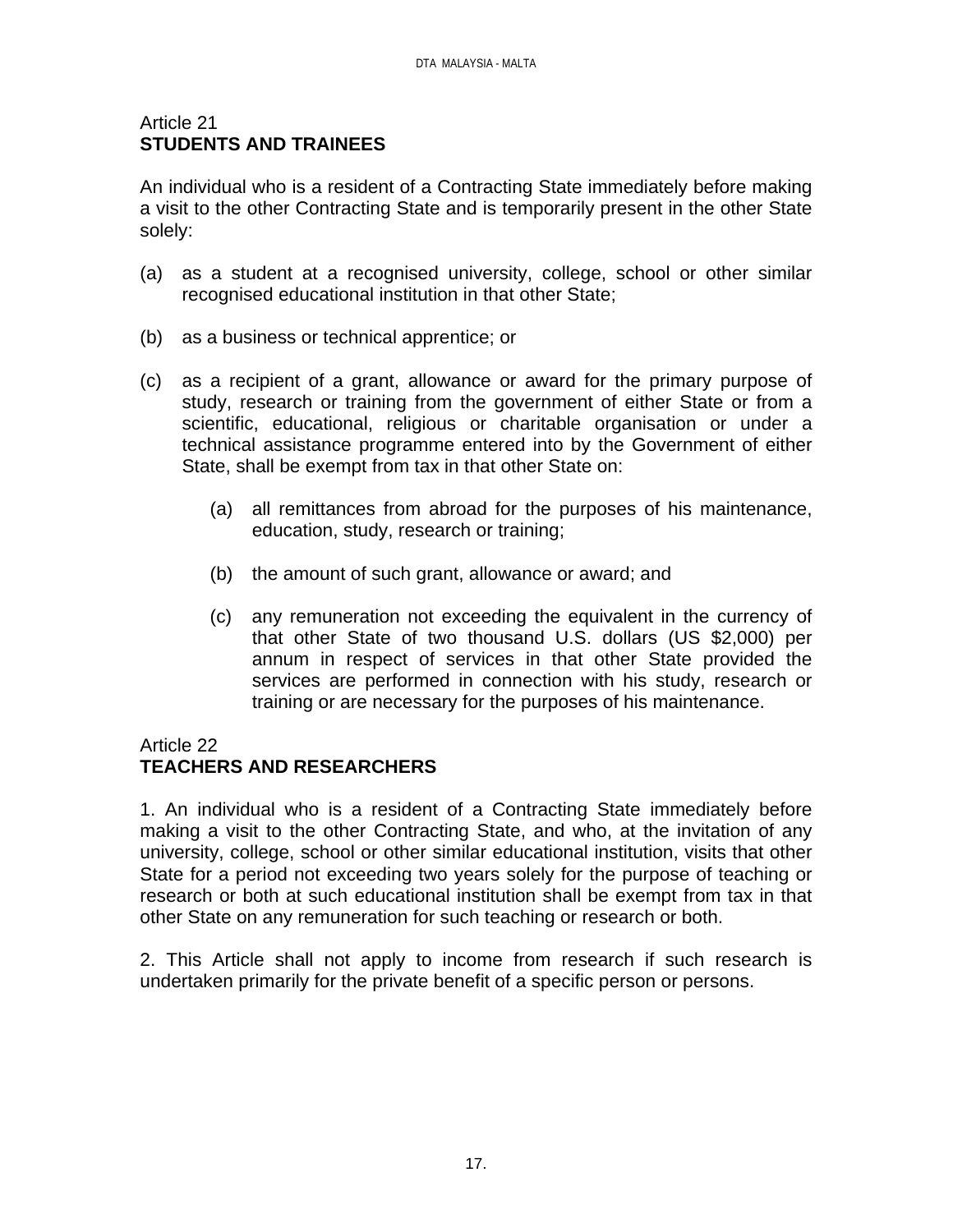#### Article 23 **INCOME NOT EXPRESSLY MENTIONED**

Items of income of a resident of a Contracting State which are not expressly mentioned in the foregoing Articles of this Agreement shall be taxable only in that Contracting State except that if such income is derived from sources in the other Contracting State, it may also be taxed in that other State.

# Article 24 **ELIMINATION OF DOUBLE TAXATION**

1. Subject to the laws of Malaysia regarding the allowance as a credit against Malaysian tax of tax payable in any country other than Malaysia, Malta tax payable under the laws of Malta and in accordance with this Agreement by a resident of Malaysia in respect of income derived from Malta shall be allowed as a credit against Malaysian tax payable in respect of that income. The credit shall not, however, exceed that part of the Malaysian tax, as computed before the credit is given, which is appropriate to such item of income.

2. For the purposes of paragraph 1, the term "Malta tax payable" shall be deemed to include the amount of Malta tax which would, under the laws of Malta and in accordance with this Agreement, have been payable on any income derived from sources in Malta had the income not been taxed at a reduced rate or exempted from Malta tax in accordance with:

- (a) the Aids to Industries Ordinance, 1959 and Industrial Development Act, 1988 in so far as they were in force on, and have not been modified since, the date of signature of this Agreement or have been modified only in minor respects so as not to affect their general character; or
- (b) any other provisions which may subsequently be introduced in Malta in modification of, or in addition to, the existing special incentives laws so far as they are agreed by the competent authorities of the Contracting States to be of a substantially similar character.

3. Subject to the laws of Malta regarding the allowance as a credit against Malta tax of payable in any country other than Malta, Malaysian tax payable under the laws of Malaysia and in accordance with this Agreement by a resident of Malta in respect of income derived from Malaysia shall be allowed as a credit against the Malta tax payable in respect of that income. The credit shall not, however, exceed that part of the Malta tax, as computed before the credit is given, which is appropriate to such item of income.

4. For the purposes of paragraph 3, the term "Malaysian tax payable" shall be deemed to include Malaysian tax which would, under the laws of Malaysia and in accordance with this Agreement, have been payable on any income derived from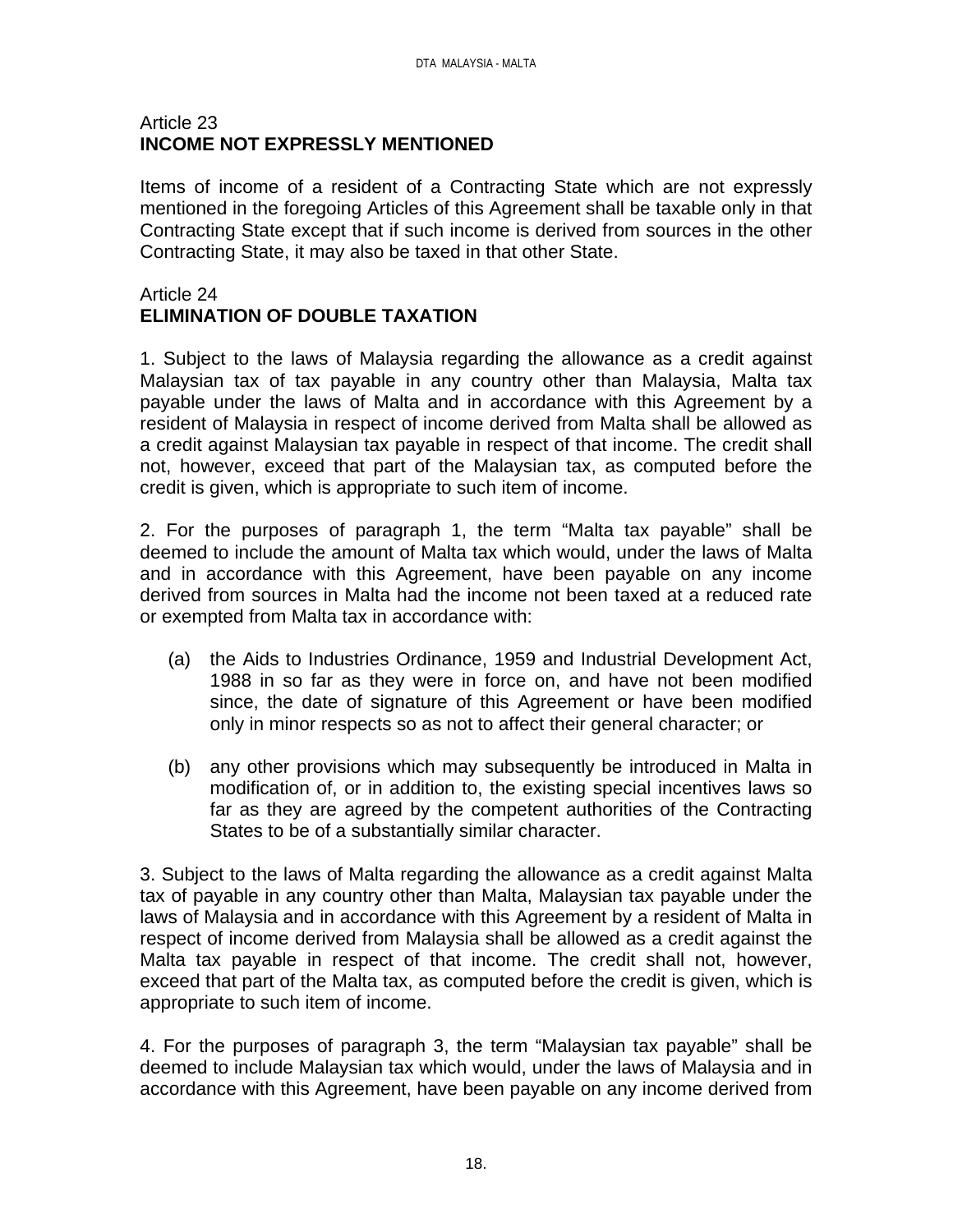sources in Malaysia had the income not been taxed at a reduced rate or exempted from Malaysia tax in accordance with:

- (a) the Income Tax Act, 1967 and the Promotion of Investment Act, 1986 in so far as they in force on, and have not been modified since, the date of signature of this Agreement or have been modified only in minor respects so as not to affect their general character; or
- (b) any other provisions which may subsequently be introduced in Malaysia in modification of, or in addition to, the investment incentives laws so far as they are agreed by the competent authorities of the Contracting States to be of a substantially similar character; and
- (c) interest to which paragraph 3 of Article 11 applies had that interest not been exempted from Malaysian tax in accordance with that paragraph.

5. For the purposes of paragraph 3, where royalties derived by a resident of Malta are, as film rentals, subject to cinematograph film-hire duty in Malaysia, that duty shall be deemed to be Malaysian tax.

#### Article 25 **NON-DISCRIMINATION**

1. The nationals of a Contracting State shall not be subjected in the other Contracting State to any taxation or any requirement connected therewith which is other or more burdensome than the taxation and connected requirements to which nationals of that other State in the same circumstances are or may be subjected.

2. The taxation on a permanent establishment which an enterprise of a Contracting State has in the other Contracting State shall not be less favourably levied in that other State than the taxation levied on enterprises of that other State carrying on the same activities.

3. Enterprises of a Contracting State, the capital of which is wholly or partly owned or controlled, directly or indirectly, by one or more residents of the other Contracting State, shall not be subjected in the first-mentioned State to any taxation or any requirement connected therewith is other or more burdensome than the taxation and connected requirements to which other similar enterprises of that first-mentioned State are or may be subjected.

4. Nothing in this Article shall be construed as obliging:

(a) a Contracting State to grant to individuals who are resident of the other Contracting State any personal allowances, reliefs and reductions for tax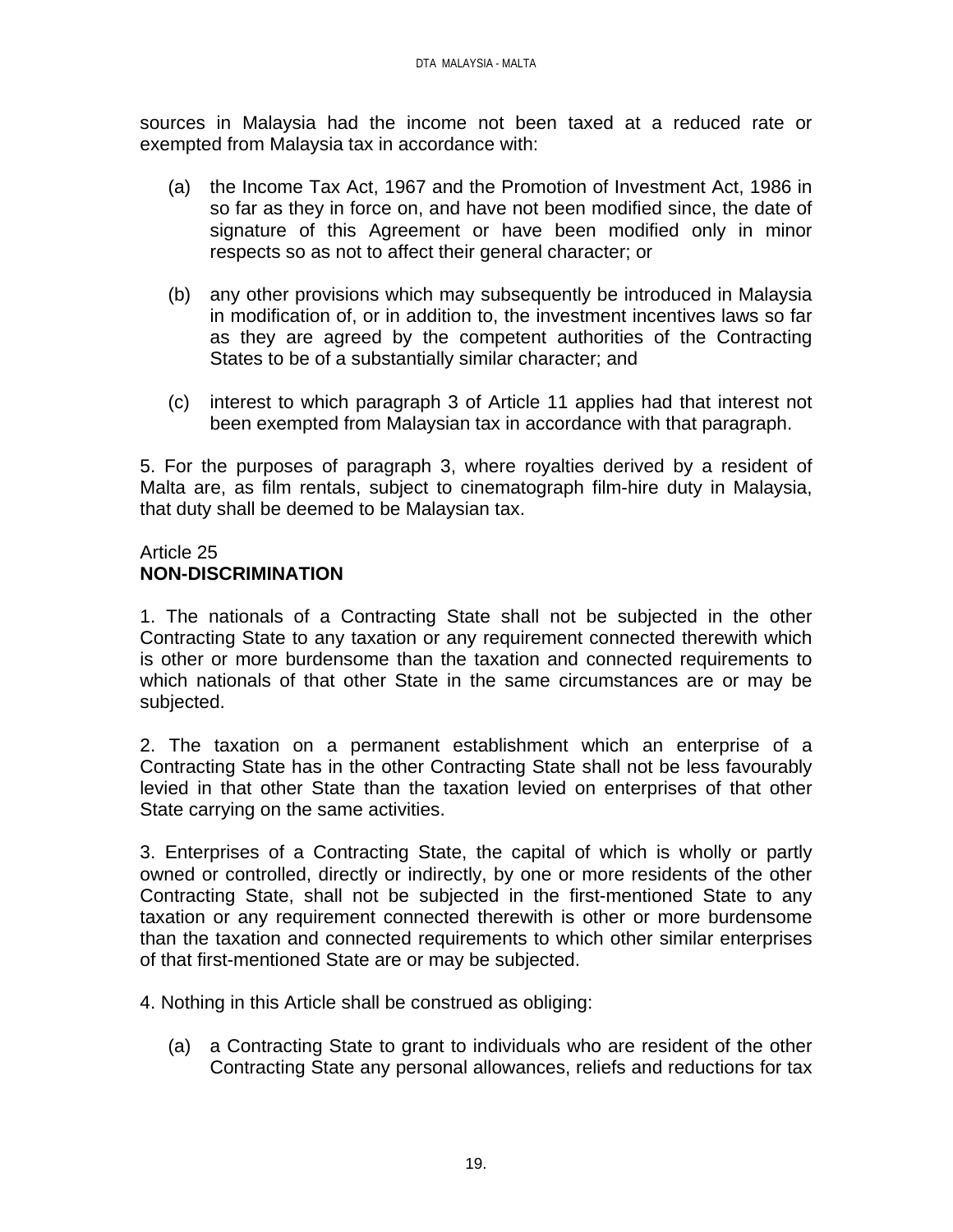purposes on account of civil status, family responsibilities or any other personal circumstances which it grants to its own residents;

(b) Malaysia to grant to nationals of Malta not resident in Malaysia those personal allowances, reliefs and reductions for tax purposes which are by law available on the date of signature of this Agreement only to nationals of Malaysia who are not resident in Malaysia.

5. In this Article, the term "taxation" means taxes to which this Agreement applies.

# Article 26

# **MUTUAL AGREEMENT PROCEDURE**

1. Where a resident of a Contracting State considers that the actions of one or both of the Contracting States result or will result for him in taxation not in accordance with this Agreement, he may, notwithstanding the remedies provided by the taxation laws of those States, present his case to the competent authority of the State of which he is a resident or, if his case comes under paragraph 1 of Article 25, to that of the State of which he is a national. The case must be presented within three years from the first notification of the action resulting in taxation not in accordance with the provisions of this Agreement.

2. The competent authority shall endeavour, if the objection appears to be justified and it is not itself able to arrive at an appropriate solution, to resolve the case by mutual agreement with the competent authority of the other Contracting State, with a view to the avoidance of taxation which is not in accordance with this Agreement. Any agreement reached shall be implemented notwithstanding any time limits in the domestic law of the Contracting States.

3. The competent authorities of the Contracting States shall endeavour to resolve by mutual agreement any difficulties or doubts arising as to the interpretation or application of this Agreement. They may also consult together for the elimination of double taxation in cases not provided for in the Agreement.

4. The competent authorities of the Contracting State may communicate with each other directly for the purpose of reaching an agreement in the sense of the preceding paragraphs.

## Article 27 **EXCHANGE INFORMATION**

1. The competent authorities of the Contracting States shall exchange such information as is necessary for carrying out the provisions of this Agreement for the prevention or detection of evasion or avoidance of taxes covered by this Agreement. Any information so exchanged shall be treated as secret and shall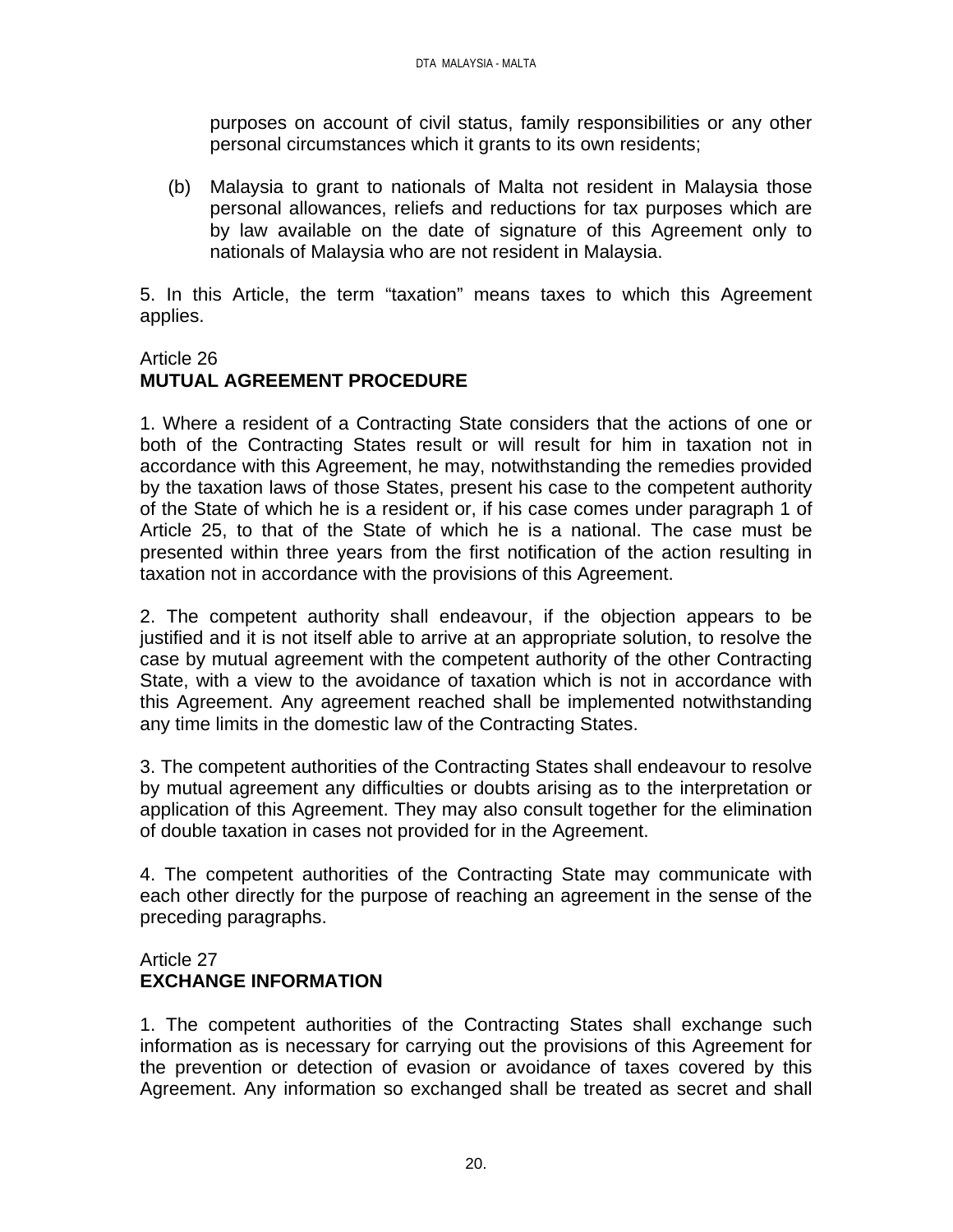be disclosed only to any persons or authorities (including a Court or reviewing authority) concerned with the assessment, collection, enforcement or prosecution in respect of, or the determination of appeals in relation to the taxes which are the subject of this Agreement. Such persons or authorities shall use the information only for such purposes. They may disclose the information in public court proceedings or in judicial decisions.

2. In no case shall the provisions of paragraph 1 be construed so as to impose on a Contracting State the obligation:

- (a) to carry out administrative measures at variance with the laws or the administrative practice of that or of the other State;
- (b) to supply particulars which are not obtainable under the laws or in the normal course of the administration of that or of the other State;
- (c) to supply information which would disclose any trade, business, industrial, commercial or professional secret, trade process or information the disclosure of which would be contrary to public policy.

# Article 28 **DIPLOMATIC AND CONSULAR OFFICIALS**

Nothing in this Agreement shall affect the fiscal privileges of diplomatic or consular officials under the general rules of international law or under the provisions of special agreements.

## Article 29 **ENTRY INTO FORCE**

1. The Governments of the Contracting States shall notify each other that the constitutional requirements for the entry into force of this Agreement have been complied with.

2. The Agreement shall enter into force thirty days after the date of the latter of the notifications referred to in paragraph 1 of this Article and its provisions shall have effect in respect of taxes for any year of assessment beginning on or after January 1st in the second calendar year following the year in which this Agreement enters into force.

## Article 30 **TERMINATION**

This Agreement shall remain in effect indefinitely, but either Contracting State may terminate the Agreement, through diplomatic channels, by giving to the other Contracting State written notice of termination on or before June 30th in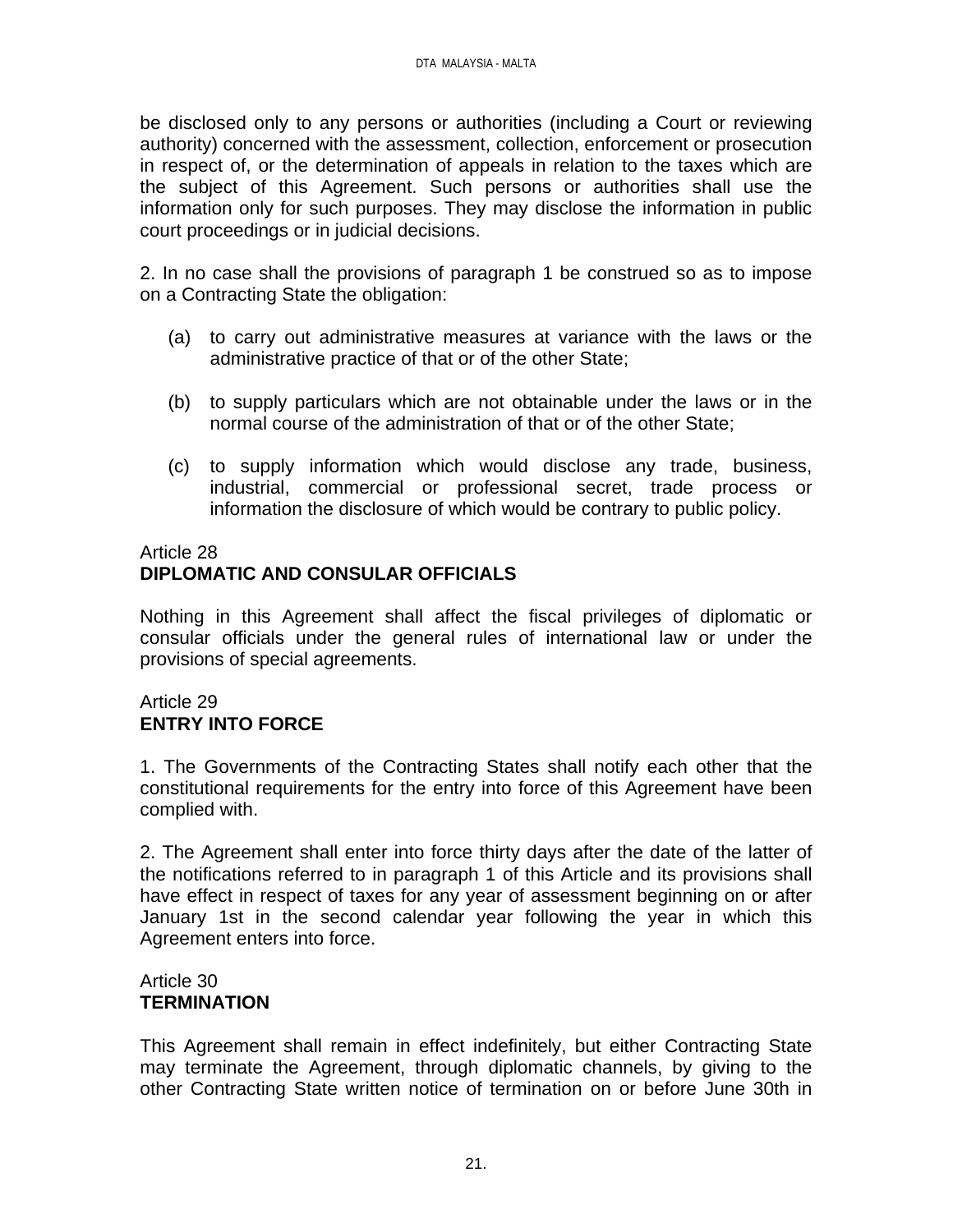any calendar year beginning after the expiration of a period of five years from the date of its entry into force. In such an event the Agreement shall cease to have effect in respect of taxes for the year of assessment beginning on January 1st in the second calendar year next following the year in which the notice is given and for subsequent years of assessment.

IN WITNESS whereof the undersigned, duly authorized thereto, by their respective Governments, have signed this Agreement.

Done in duplicate at Kingston, Jamaica this 3rd day of October 1995, each in Bahasa Malaysia and the English language, both texts being equally authentic.

# **PROTOCOL**

1. At the time of signing the Agreement between the Government of Malaysia and the Government of Malta for the avoidance of Double Taxation and the Prevention of Fiscal Evasion with respect to Taxes on Income, both Governments have agreed that the following provisions shall form an integral part of the Agreement:

2. In connection with Article 7 "Business Profits":

Nothing in this Agreement shall affect the operation of any law of a Contracting State relating to the taxation of income or profits from any insurance business provided that if the relevant law in force in either Contracting State at the date of signature of this Agreement is amended (otherwise than in minor respects so as not to affect its general character) the States shall consult with each other with a view to agreeing to any amendment of this paragraph that may be appropriate.

3. In connection with Article 10 "Dividends":

Under the Malta law in force, income tax paid by a company, as is referable to that part of its profits which is distributed by way of dividends, is assimilated with the personal income tax of the shareholder in receipt of such a dividend. In the shareholder's hands the dividend is charged to tax gross and the relevant amount of tax, so assimilated, is set off against the shareholder's tax liability on his income from all sources liable to tax.

4. In connection with paragraph 4 of Article 13 "Technical Fees" it is understood that where paragraph 1 (a) or (b) of Article 15 is applicable, the provisions of Article 15 shall apply.